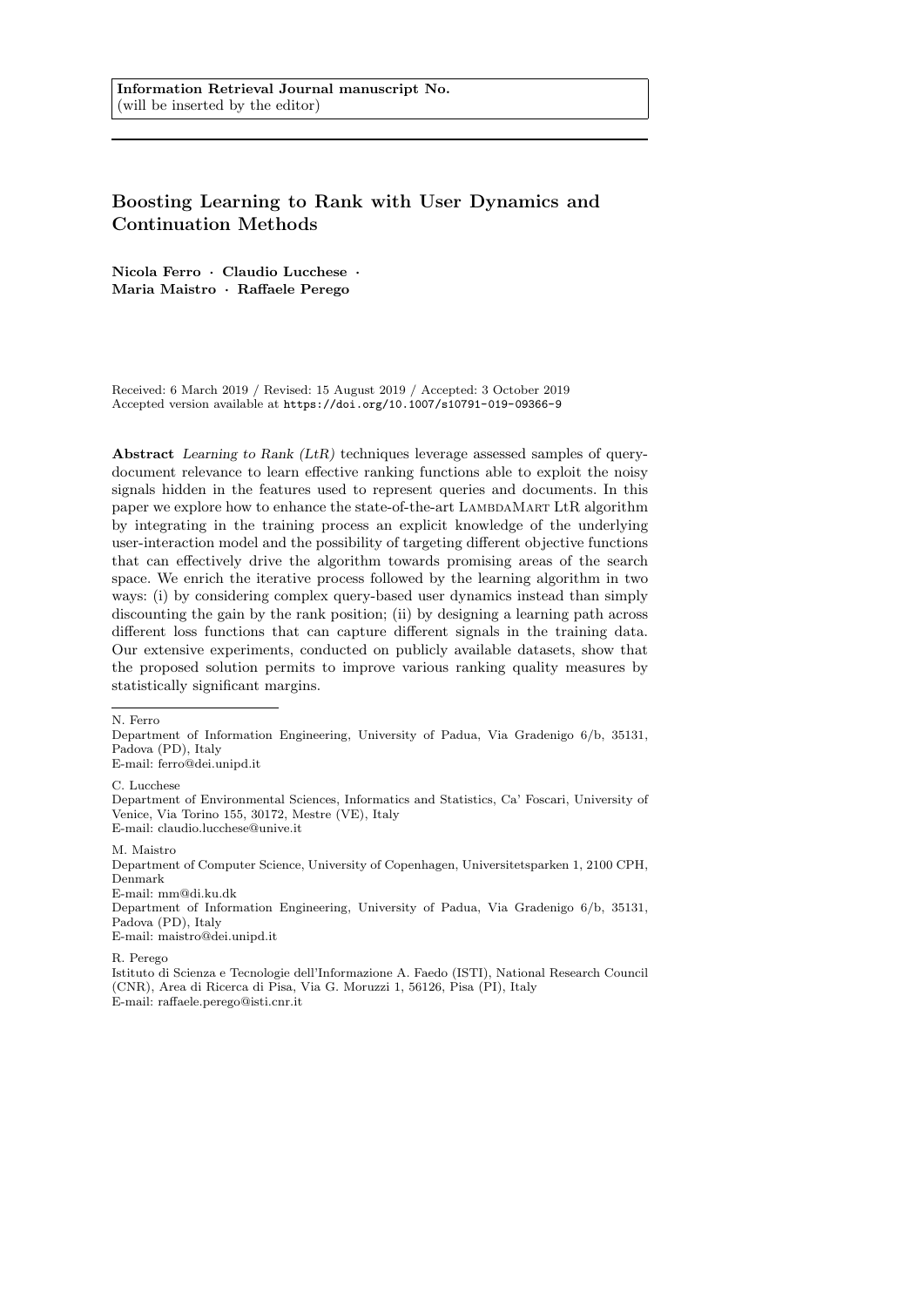Keywords Learning to Rank · User Dynamics · Continuation Methods

### 1 Introduction

Information Retrieval (IR) systems are nowadays challenged with increasingly complex search tasks where information about how users interact with the system plays a central role to adapt them to the needs and interests of users. A lot of research efforts focused on enhancing user engagement and retrieval effectiveness by exploiting information about user-system interactions available, for example, from the query logs of Web search engines (Lucchese et al., 2013; Mehrotra et al., 2018; Silvestri, 2009). The ability to interpret and learn from the complex and noisy traces of user-system interactions is fundamental for IR advance. The number of clicks on a given query-result pair, the Click-Through Rate (CTR), and the dwell time, are examples of actionable information to improve various aspects of IR systems (Chuklin et al., 2015). In the context of Learning to Rank (LtR) (Liu, 2009), user actions recorded in query logs are used to extract several important features (Agichtein et al., 2006) with proper adjustments in order to remove the position bias (Joachims and Radlinski, 2007; Joachims et al., 2017); the same information can be used to model and predict user interests (White et al., 2009).

In this paper, we build on our previous work which explored how to exploit user interaction for LtR (Ferro et al., 2017) and how to apply Curriculum Learning (CL) and Continuation Methods (CM) to LtR (Ferro et al., 2018). We investigate here whether exploiting in conjunction these two techniques – i.e., the explicit knowledge of the underlying user-interaction model and the possibility of targeting different objective functions – makes it possible to further improve the quality of the ranking model learned as measured by different metrics. In particular, our investigation focuses on improving LambdaMart, a state-of-the-art LtR algorithm (Burges, 2010; Wu et al., 2010), and tries to answer the following research question: "how can user interaction and continuation methods be jointly exploited to  $improve$   $\emph{LtR}$   $\emph{effectiveness?}$  ".

The user interaction model is integrated directly in the discount component of the loss function used by LAMBDAMART at training time. Specifically, we model the user dynamics in scanning a ranked result list with Markov chains trained on query log data and we modify the loss function to embed this trained Markov chain. Moreover, since different loss functions can capture different relevance signals hidden in the features modeling queries and documents, we instantiate the training process as a continuous learning path across different loss functions, starting from easier functions considering retrieval quality, e.g., recall or Mean Square Error (MSE), up to the most complex one embedding our Markovian user model. Learning through a curriculum is an interesting idea, borrowed from cognitive science, according to which a complex learning process is designed as a multi-step training path (Bengio et al., 2009). Initially, the learning algorithm is trained over simple training examples and smooth loss functions, and then it is progressively fine-tuned so as to deal with examples and loss functions of increasing complexity. Continuation Methods (CM) (Allgower and Georg, 1980; Coleman and Wu, 1996) specifically refer to approaches that instead of optimizing difficult objective functions, i.e., objective functions with many local minima, transform the original function into a class of smoother or easier to minimize functions. The intuition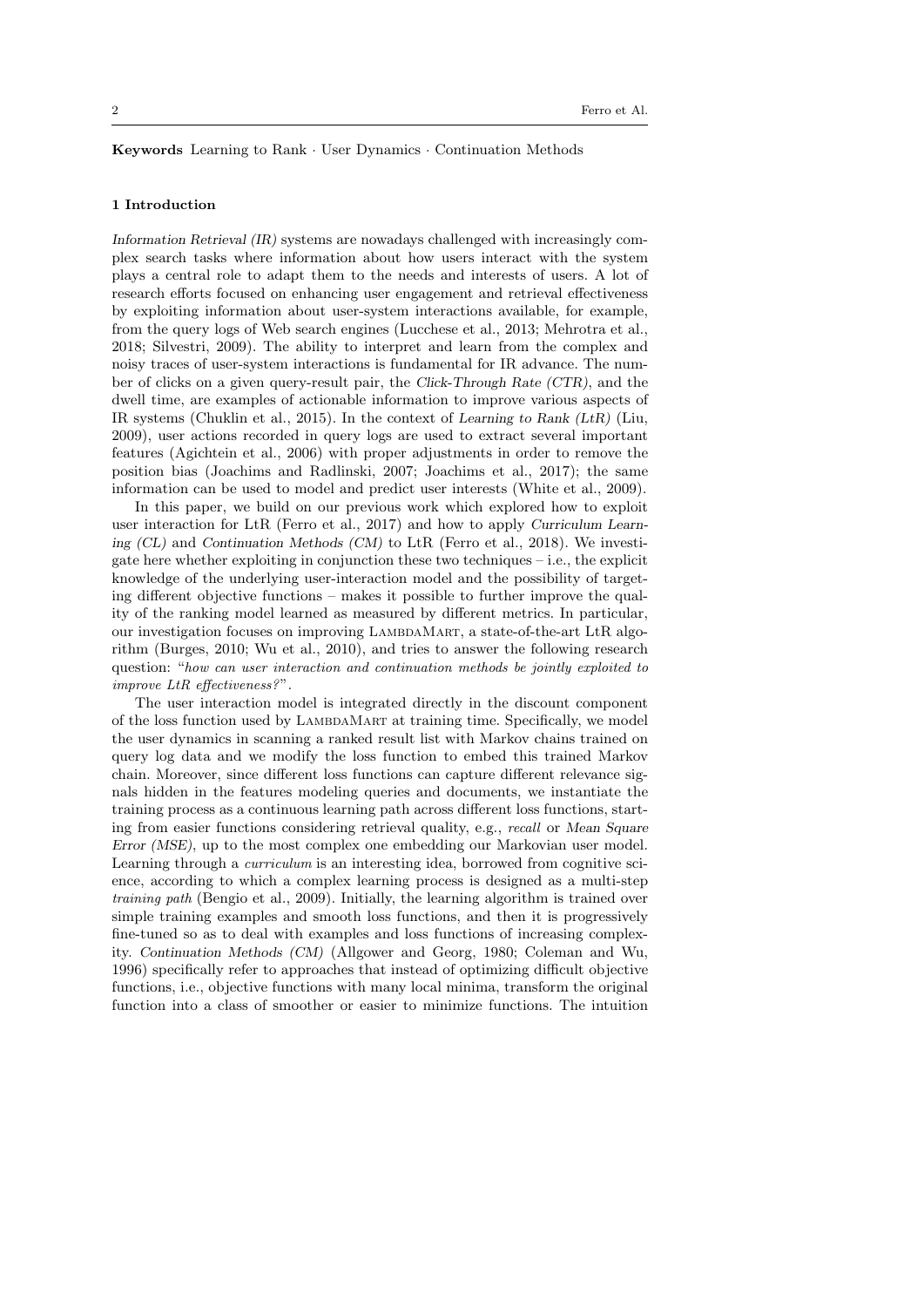behind this approach is that a smooth version of the target objective function can quickly and effectively drive the learning algorithm to a promising area of the search space that possibly includes the global optimum.

The contributions of the paper are the following:

- $-$  modelling user dynamics into LAMBDAMART: instead of proposing new features to account for this particular aspect of user behavior and then training the LtR model on this extended set of features, we model the user dynamics in scanning a ranked result list with Markov chains trained on query log data. Moreover, we define the Normalized Markov Cumulated Gain (nMCG) measure which embeds this trained Markov chain, and we modify the LAMBDAMART objective function to rely on nMCG instead of the usual Normalized Discounted Cumulated Gain (nDCG) (Järvelin and Kekäläinen, 2002);
- user interaction-based curriculum learning for LAMBDAMART: designing a curriculum of objective functions of increasing complexity has shown to be a promising research direction and, therefore, we extend it by exploring whether nMCG, i.e. a user interaction-based objective function, can provide further gain when building a curriculum based on CM;
- extensive experimentation: we rely on the publicly available MSLR-WEB10K and MSLR-WEB30K datasets (Qin and Liu, 2013) to conduct an extensive validation of the proposed approaches and derive key insights about them.

The paper is organized as follows: Section 2 introduces the related works; Section 3 presents our methodology; Section 4 describes the experimental setup and discusses the experimental findings; finally, Section 5 draws some conclusions and outlooks for future work.

# 2 Related Work

## 2.1 User Dynamics for LtR

LtR datasets already contain some user-related features. For example, the MSLR-WEB30K and MSLR-WEB10K datasets provided by Microsoft (Qin and Liu, 2013) contain the following user-related features: query-url click count, i.e. the click count of a query-url pair at a search engine in a period; url click count, i.e. the click count of a URL aggregated from user browsing data in a period; and, url dwell time, i.e. the average dwell time of a URL aggregated from user browsing data in a period. As an empirical evidence of the importance of the user interaction features, we trained a LAMBDAMART (Burges, 2010; Wu et al., 2010) model on the MSLR-WEB10K LtR dataset with and without these user-interaction features: the nDCG measured on the test set without such features drops from 0.4636 to 0.4410.

Jiang et al. (2013) provide a good overview of how search logs and user click data can be exploited to improve search in many respects, among which rankings of documents. Joachims et al. (2005) explored the use of clickthrough data as user preferences among documents and implicit feedback, while Joachims (2002) trained a Support Vector Machine (SVM) ranker using such data. Dou et al. (2008) followed up by comparing the performance of RankNet (Burges et al., 2005) trained on aggregated clickthrough data with respect to using human relevance judgments.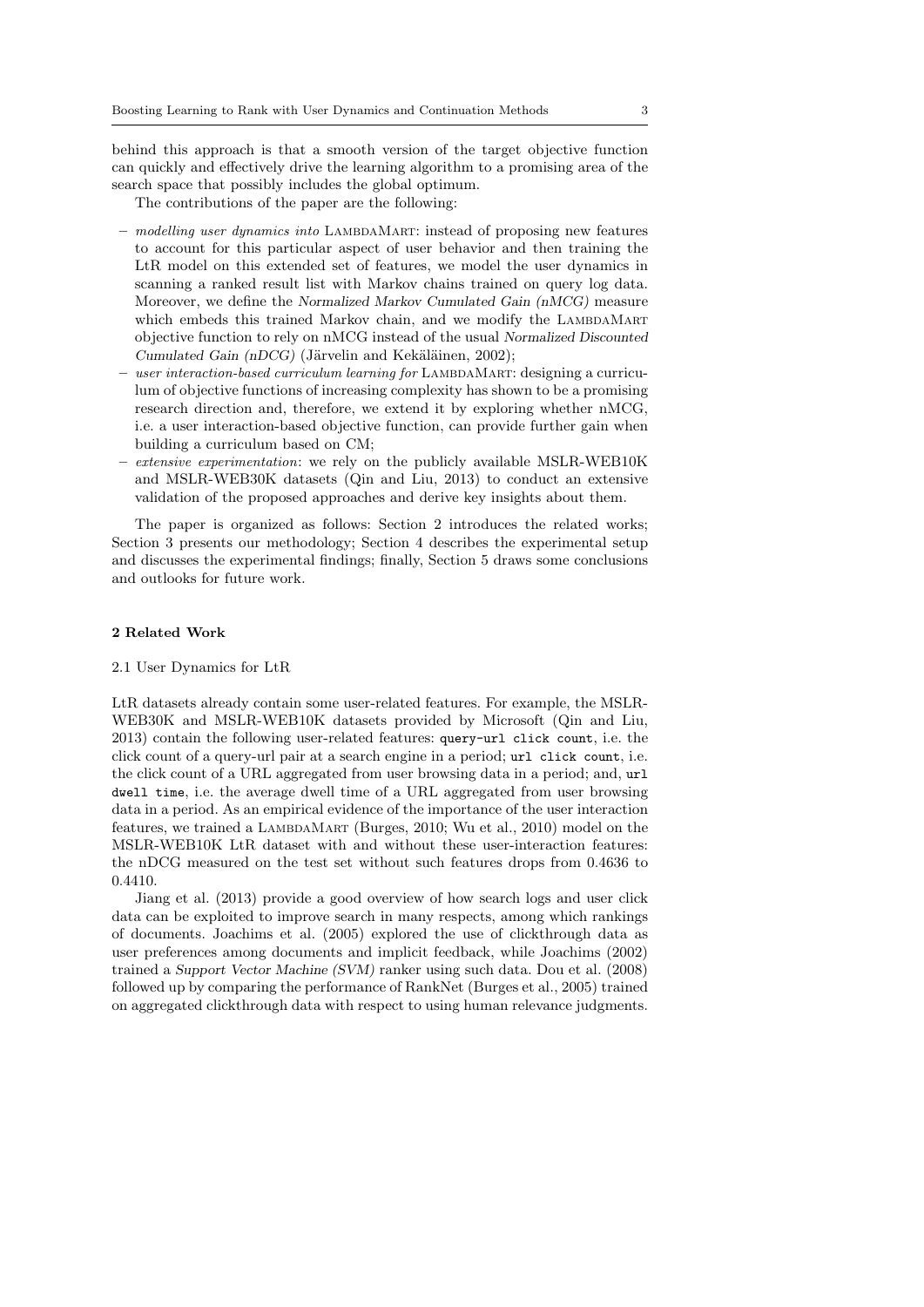Click models (Chuklin et al., 2015; Craswell et al., 2008) are another active area of research aimed at training models able to predict the probability of clicking on a document for a given query. Click models have not been directly exploited within LtR algorithms, but Chapelle and Zhang (2009) proposed to use them to predict relevance labels. Then, Chapelle and Zhang have shown that, when these predicted relevance labels are used to train the boosting algorithm QBRank (Zheng et al., 2007), they give just a 4% performance loss, while when used together with editorial judgements they produce a 2% performance gain. Recent works, e.g. by Zoghi et al. (2017), explore how to best exploit click models in online LtR.

Online LtR exploits click logs and users interactions data to infer preferences between rankers in order to make online LtR faster (Hofmann et al., 2013; Schuth et al., 2016; Wang et al., 2018). As another example, Lerot (Schuth et al., 2013) proposes an online LtR algorithm which uses clicks as feedback for interleaving methods.

To the best of our knowledge, the integration of the user dynamics directly within the objective function of an offline LtR algorithm is novel and our previous work (Ferro et al., 2017) was the first to explore it.

## 2.2 Curriculum Learning for LtR

Continuation Methods (CM) have shown to be effective in the optimization of complex objective functions (Allgower and Georg, 1980; Coleman and Wu, 1996). When the target objective function has many local minima, its direct optimization may lead to a "bad" sub-optimal result. In Continuation Methods, a multi-step optimization process is thus followed. At each step a different smooth function is optimized, i.e. a function easy to minimize that approximates the desired target function. The complexity and difficulty of the optimization function chosen is increased until the original target function is finally used. The intuition behind this approach is that the smooth versions of the original target function can provide a global representation of the search space, which highlights the regions where the best local optima and the global optima are located.

Curriculum Learning (CL) can be seen as a particular instantiation of Continuation Methods (Bengio et al., 2009). The basic idea is to organize the training examples in such a way that the easiest training examples are presented first and the complexity of the following ones is gradually increased. This strategy guides the training and allows the learner to exploit previously seen concepts to ease the acquisition of subsequent more difficult concepts. Thus, Curriculum Learning can be seen as a process exploiting a sequence of training criteria. Each training criterion corresponds to a different set of examples that can be differently weighted based on their complexity. At the subsequent steps, slightly more difficult examples are assigned with new weights. This is different from boosting approaches commonly adopted also in LtR, as in boosting the instance weights are determined during the training according to the mis-classification risk, while in Curriculum Learning weights are predetermined according to a training schedule.

Both approaches have been used successfully in several fields. Continuation Methods are applied when the function to optimize is not convex, as for example non linear optimization problems (Chen and Xiu, 1999) in computational chemistry (Coleman and Wu, 1996; Moré and Wu, 1997), computational physics (Rabani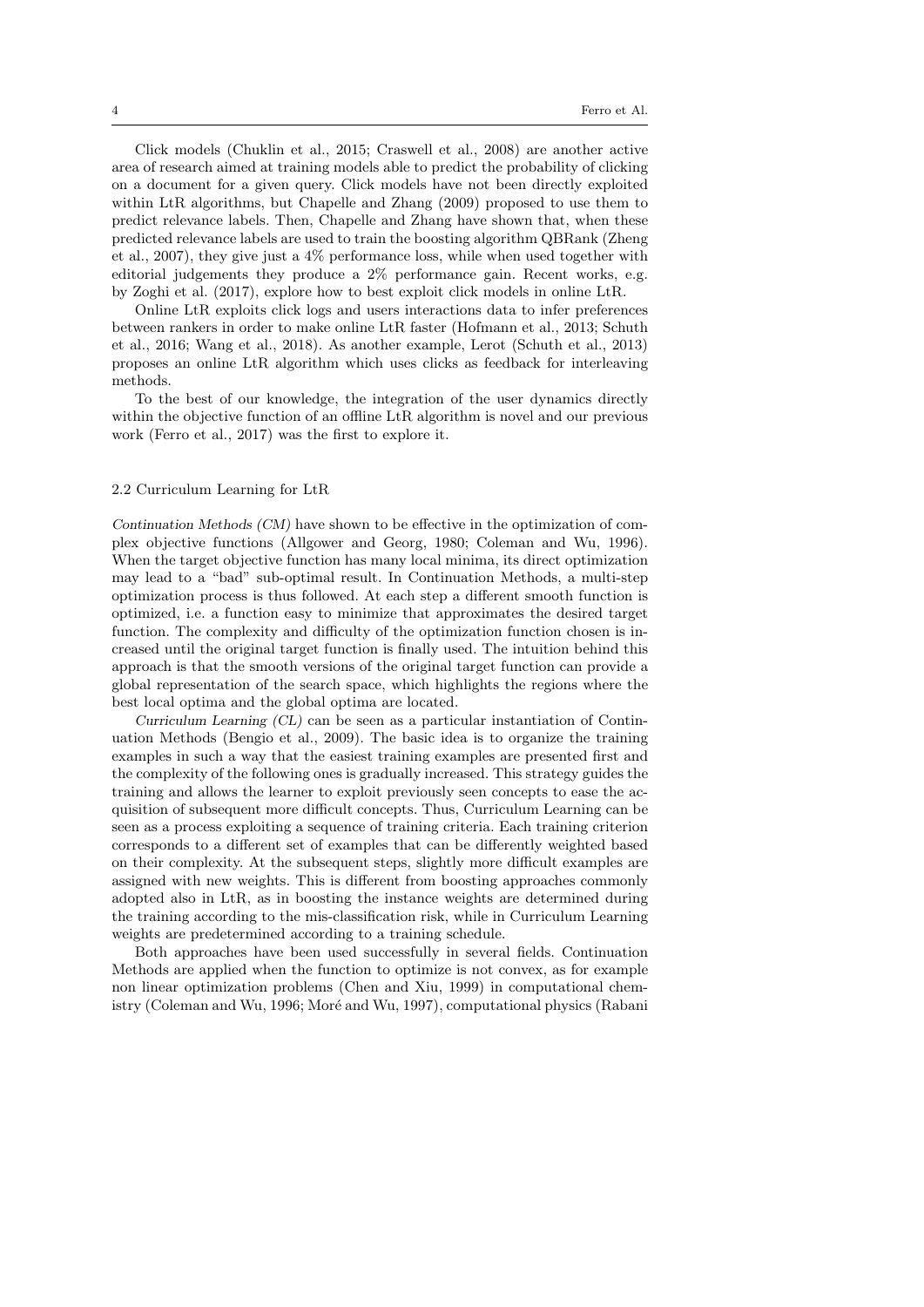et al., 2002) and automatic control (Nagamune, 2003). In Machine Learning (ML), continuation methods are used with semi-supervised SVM, showing that this approach leads to lower test errors (Chapelle et al., 2006). CL is often applied with Neural Networks (NN)s and deep NNs, as for example in (Collobert et al., 2011; Hu et al., 2014), where CL is used for Natural Language Processing (NLP), or in (Chen and Gupta, 2015), where CL is exploited for representations of images. In (Bengio et al., 2009), Curriculum Learning is exploited to train a language model (not used for ranking) with a deep neural network. In (Qu et al., 2018) a Curriculum Learning approach is applied to sort the training data to ease the learning of nodes representations in a heterogeneous star network.

To the best of our knowledge, our previous work (Ferro et al., 2018) has been the first to explore how CM and CL methods can be exploited in combination with LtR algorithms. We found that CM is more effective than CL on this task and this is why in this paper we rely only on CM.

# 3 Methodology

A LtR algorithm exploits a ground-truth set of training examples in order to learn a document scoring function  $\sigma$  (Liu, 2009). Such training set is composed of a large collection of queries  $Q$ , where each query  $q \in Q$  is associated with a set of assessed documents  $D = \{d_0, d_1, \ldots\}$ . Each document  $d_i$  is labeled by a *relevance* judgment  $l_i$  according to its relevance to the query q. These labels induce a partial ordering over the assessed documents, thus defining an ideal ranking which the LtR algorithm aims at approximating. Each query-document pair  $(q, d_i)$  is represented by a vector of features x, able to describe the query (e.g., its length), the document (e.g., the in-link count) and their relationship (e.g., the number of occurrences of each query term in the document).

According to the above notation, a LtR algorithm produces a function  $\sigma(x)$ predicting a relevance score for the input feature vector x. Such function  $\sigma(x)$  is finally used online to compute a score for documents matching a query and ranking them accordingly.

Since IR measures are not differentiable, their optimization is very challenging. To address this issue, the state-of-the-art solution is the LAMBDARANK gradient approximation (Burges et al., 2006), which is based on the idea of measuring the cost variation after swapping any two documents in a given result list. As discussed in (Donmez et al., 2009), this approach can be applied to several IR measures and it is capable of accurately discovering local optima.

LAMBDARANK can be summarized as follows. Given a query  $q$  and two candidate documents  $d_i$  and  $d_j$  in the training set with relevance labels  $l_i$  and  $l_j$  respectively,  $s_i$  and  $s_j$  are the scores currently predicted for the documents. The lambda gradient of any given IR quality function  $Q$ , as defined in (Burges, 2010), is:

$$
\lambda_{ij} = \frac{\partial Q_{ij}}{\partial (s_i - s_j)} = \text{sgn}(y_i - y_j) \left| \Delta Q_{ij} \cdot \frac{1}{1 + e^{s_i - s_j}} \right|
$$

where, the sign is determined by the document labels only, the first factor  $\Delta Q$ is the quality variation when swapping scores  $s_i$  and  $s_j$ , and the second factor is the derivative of the RankNet cost (Burges et al., 2005), which minimizes the number of disordered pairs. When  $l_i \geq l_j$ , the quality Q increases with the score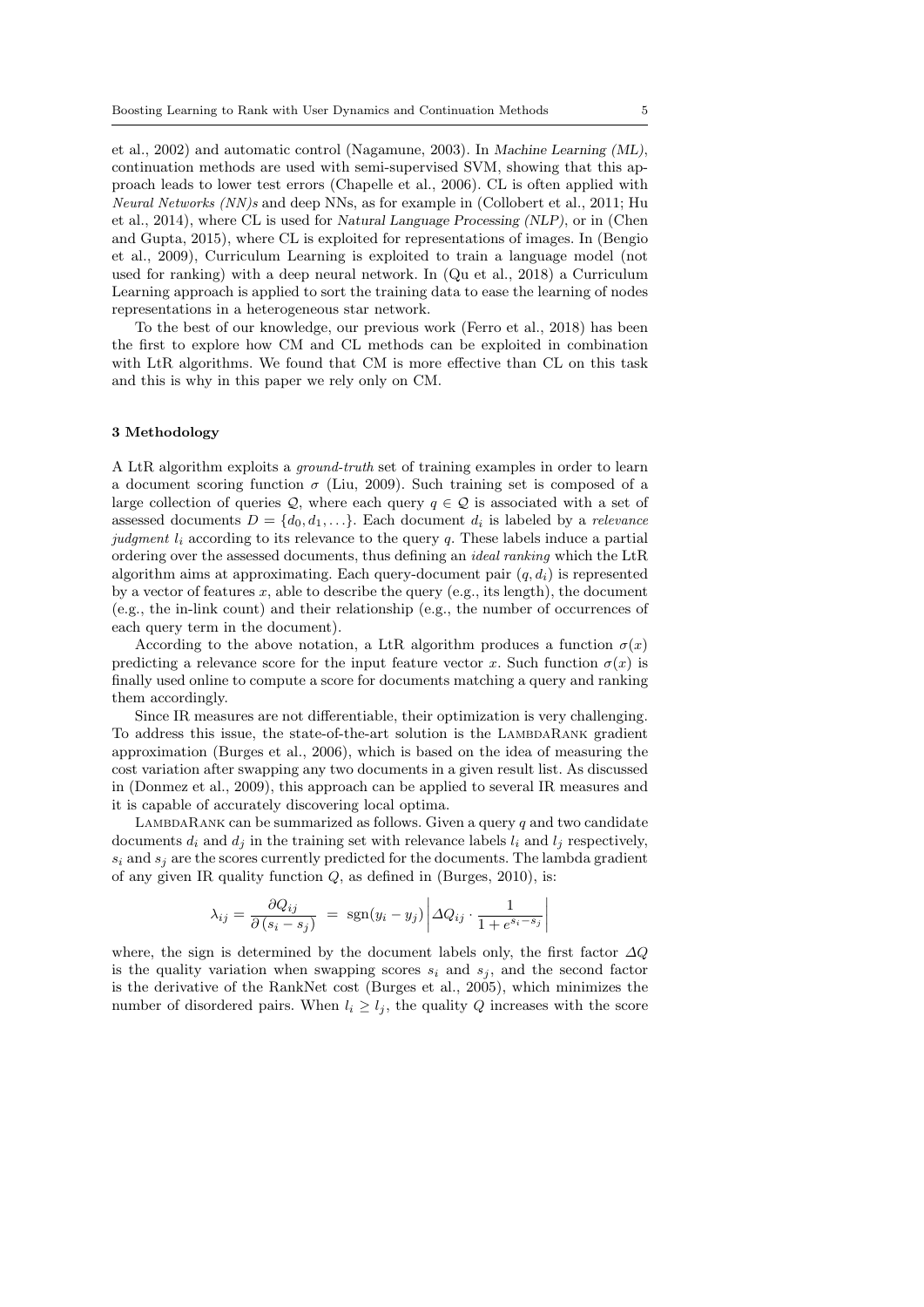of document  $d_i$ . The larger the quality variation  $\Delta Q$ , the higher the document  $d_i$ should be scored. Note that the RankNet multiplier fades  $\Delta Q$  if documents are scored correctly, i.e.  $s_i \geq s_j$ , and boosts  $\Delta Q$  otherwise. The lambda gradient for a document  $d_i$  is computed by marginalizing over all possible pairs in the result list:  $\lambda_i = \sum_j \lambda_{ij}$ . LAMBDARANK uses nDCG as Q and so  $\Delta Q$  is the variation in nDCG caused by the swap of two documents.

#### 3.1 User Dynamics for LtR

We summarize here our methodology (Ferro et al., 2017) for including the user dynamics into the above discussed LAMBDARANK algorithm.

Yilmaz et al. (2010) have shown that effectiveness is often measured as the inner product of a relevance vector  $\mathcal J$  and a discounting vector  $\mathcal D$ . The elements  $\mathcal{J}_i$  account for the benefit of ranking an high-quality document at the *i*-th position of the Search Engine Result Page (SERP), while  $D$  denotes such contribution for low-ranked documents. For instance, according to Discounted Cumulated Gain (DCG) (Järvelin and Kekäläinen, 2002) the *i*-th element of  $\mathcal J$  is defined as  $\mathcal{J}_i = 2^{l_i} - 1$ , where  $l_i$  is the relevance label of the *i*-th ranked document, and  $\mathcal{D}_i = \log(i+1)$ . The underlying assumption is that low-ranked documents receive less attention by the user and therefore they contribute less to the user-perceived quality of the SERP. Defining a proper quality metric is crucial both for evaluating retrieval systems and for learning effective ranking models as such metrics are used to drive the training process.

Most metrics assume that the user analyzes a SERP from top to bottom, and therefore define a decreasing discount vector, however some user studies suggest that the probability of observing a result depends on the quality of the documents ranked higher: if the user finds a relevant document at position  $i$  it is less likely that he will inspects the document at position  $i+1$  (Zhang et al., 2010). However, the user behavior is more complex as he/she can move forward and backward, can jump from one document to any other and visit already visited documents, as suggested by (Ferrante et al., 2014; Sakai and Dou, 2013).

Our work stems from the simple observation that the user behavior in visiting a SERP differs depending on the query type and the number and position of the relevant results. For example, it is likely that on a SERP with a single highly relevant result in the first position the user assumes a navigational behavior, while a SERP with several relevant results may likely correspond to an informational query, where a more complex SERP visiting behavior can be observed (Broder,  $2002$ ). Since at training time a list-wise LtR algorithm such as LAMBDAMART is aware of the number and distribution of relevance labels associated with the training samples for each query, we suppose that it can profit from the knowledge of the user dynamics associated with the specific kind of query.

We model the user dynamics with a Markovian process (Norris, 1998), where the user scans the ranked documents in the SERP according to possibly complex paths, moving both forward and backward. Let us denote by  $X_1, X_2, \ldots$  the sequence of random variables representing the rank positions in  $\mathcal{R} = \{1, 2, ..., R\}$ visited by the user, where  $X_n = j$  means that the  $n^{th}$  document visited by the user is at rank j. Moreover, we assume that the probability to move from the document at rank  $i$  to the document at rank  $j$  depends on the document at rank  $i$  only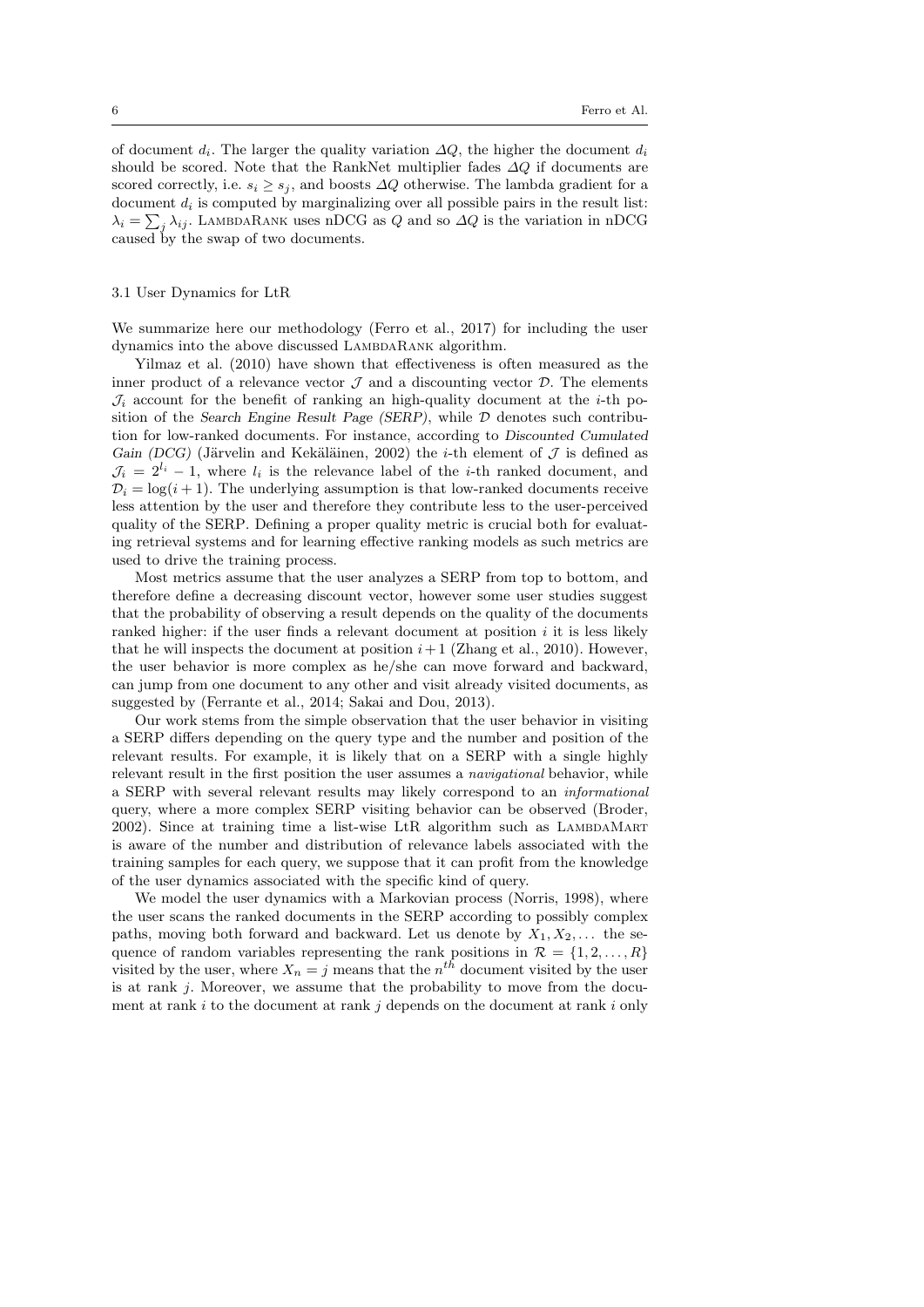

Fig. 1 Stationary distributions for queries retrieving different numbers of relevant documents (a), and stationary distribution with its fitted curve and DCG discount for navigational (b), and informational queries (c).

and is independent of all the previously visited documents. Finally, we denote by  $P$  the transition matrix whose entries represent the transition probabilities  $P = (p_{ij} : i, j \in \mathcal{R})$ , where  $p_{ij} = \mathbb{P}[X_{n+1} = j | X_n = i]$ . The sequence of random variables  $(X_n)_{n>0}$  defines a discrete-time homogeneous Markov chain.

If we consider the transition matrix and compute  $P<sup>n</sup>$ , we obtain the probability to see the Markov chain in a given state after  $n$  steps. By assuming that  $P$  is irreducible, which means that the probability of passing in a finite number of steps from a given document in the ranked list to any other document is positive, it can be proven that P admits a unique stationary distribution  $\pi P = \pi$  which, under the hypothesis of  $P$  being aperiodic (Norris, 1998), is the limit of the  $n$ -step transition probabilities,  $p_{ij}^{(n)} \to \pi_j$  as  $n \to \infty$  for all *i*, *j*.

When extending this analysis to a long-term query log, we can consider the behavior recorded for each user as a different observation of the same stochastic process, and the resulting stationary distribution can be considered as an aggregated representation of user dynamics. Notice that the convergence is typically very fast, since already after  $n \approx 10$  iterations of the power method we obtain an accurate estimation of  $\pi$ .

Since we observe that the behavior of users change depending on the number of relevant documents in the SERP, we can classify queries on the basis of the number of relevant documents returned and estimate different transition matrices  $\hat{P}$  for different classes of queries. Specifically, we first aggregate the dynamics of different users on the basis of the typology of query, then we adopt the maximum likelihood estimator approach (Teodorescu, 2009) on the aggregated data:

- 1. for each  $i \in \mathcal{R}$  let  $v_i$  be the number of times that the users visited the document at rank i given the query;
- 2. if  $v_i = 0$ , then  $\hat{p}_{ij} = 0$  for all  $j \neq i$  and  $\hat{p}_{ii} = 1$ ;
- 3. if  $v_i > 0$ , let  $v_{ij}$  be the number of transitions from the document at rank i to the document at rank j, then  $\hat{p}_{ij} = \frac{v_{ij}}{v_i}$ .

Figure 1(a) plots the stationary distributions obtained from the Yandex query log described in Section 4.1. We split queries in the log on the basis of the number of relevant documents retrieved and we computed the stationary distribution by aggregating the sessions of all the users sharing the same typology of query. When considering queries with just one relevant retrieved document, i.e. the red line with circle markers in Figure  $1(a)$ , the user dynamics exhibit a spike with respect to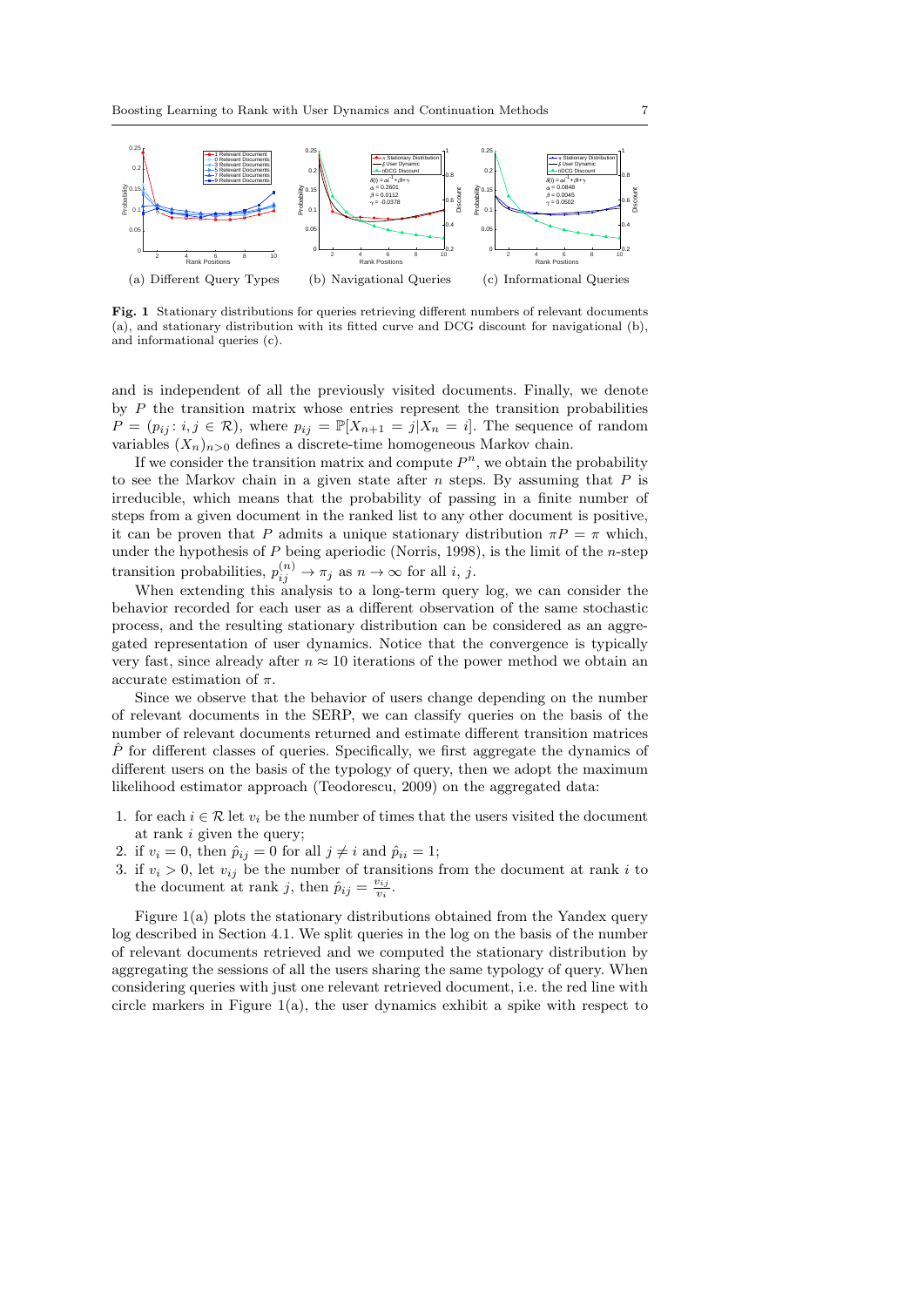the first rank position, while for queries without any relevant documents or with more than one relevant document, i.e. the blue lines, the probability tends to be distributed more uniformly, meaning that the user is exploring the whole SERP.

We focus on these two distinct macroscopic behavior types, and, for the sake of simplicity, we call navigational the queries where users concentrated on just the first item, and we consider all the other queries as informational since users tend to visit more documents. To embed user dynamics in the LAMBDAMART cost function, as detailed in the next section, we abstract these two observed behavioral types (navigational and informational) by fitting a curve to the corresponding stationary distributions.

On the basis of the above experimental observations, we claim that the user dynamics can be described as a mixture of the navigational and informational behavior. The navigational component is represented by the inverse of the rank position  $i, \frac{1}{i}$ , while the informational component is linear with respect to the rank position i. Therefore, we model the user dynamics as

$$
\delta(i) = \alpha i^{-1} + \beta i + \gamma
$$

where the parameters  $\alpha$ ,  $\beta$  and  $\gamma$  are calibrated in order to fit the estimated stationary distributions computed on the Yandex dataset.

Figures 1(b) and 1(c) show the stationary distributions together with the fitted curves for the navigational and informational cases, respectively. In Figure 1(b) the stationary distribution is the same reported in the red line of Figure 1(a), while to compute the stationary distribution reported in Figure 1(c) we aggregate all the user dynamics corresponding to the other queries, i.e. queries without relevant documents or with more than one relevant document.

Since it is clearly visible that users behave differently depending on the query at hand, if we consider the notation introduced at the beginning of Section 3, we might require different scoring functions  $\sigma_i$  depending on the query type, and a classifier  $c$  able to discriminate between queries types. However, at query time, the classifier c can exploit only query-based features  $x<sub>q</sub>$  as, in general, documents have not yet been retrieved, and neither their relevance nor their features are available. There is a large literature of query classification for different tasks, and query topic categorization is well addressed within Web companies to increase effectiveness, efficiency, and revenue potential in general-purpose Web search engines (Beitzel et al., 2005). Therefore, building such a classifier  $c(x_q)$  is feasible, but beyond the purpose of this paper.

However, the desired scoring model should be a function of both the query classification  $c(x_q)$  and the class-dependent document scorer  $\sigma_{c(x_q)}$ . Since both functions depend on x, they can be replaced trivially with a single scoring function  $\sigma(x)$ . This allows us to avoid the design of a query classifier, and let the LtR algorithm to learn the query classification and document scoring at the same time.

In the following we will illustrate the approach adopted in order to include the user dynamics in LambdaMart. Roughly speaking, the idea is to consider the user dynamics as a discount function and to optimize a new evaluation metric based on the stationary distribution and query class. A similar approach is presented in (Yilmaz et al., 2010), where the expected browsing utility is estimated on log data and used as discount function.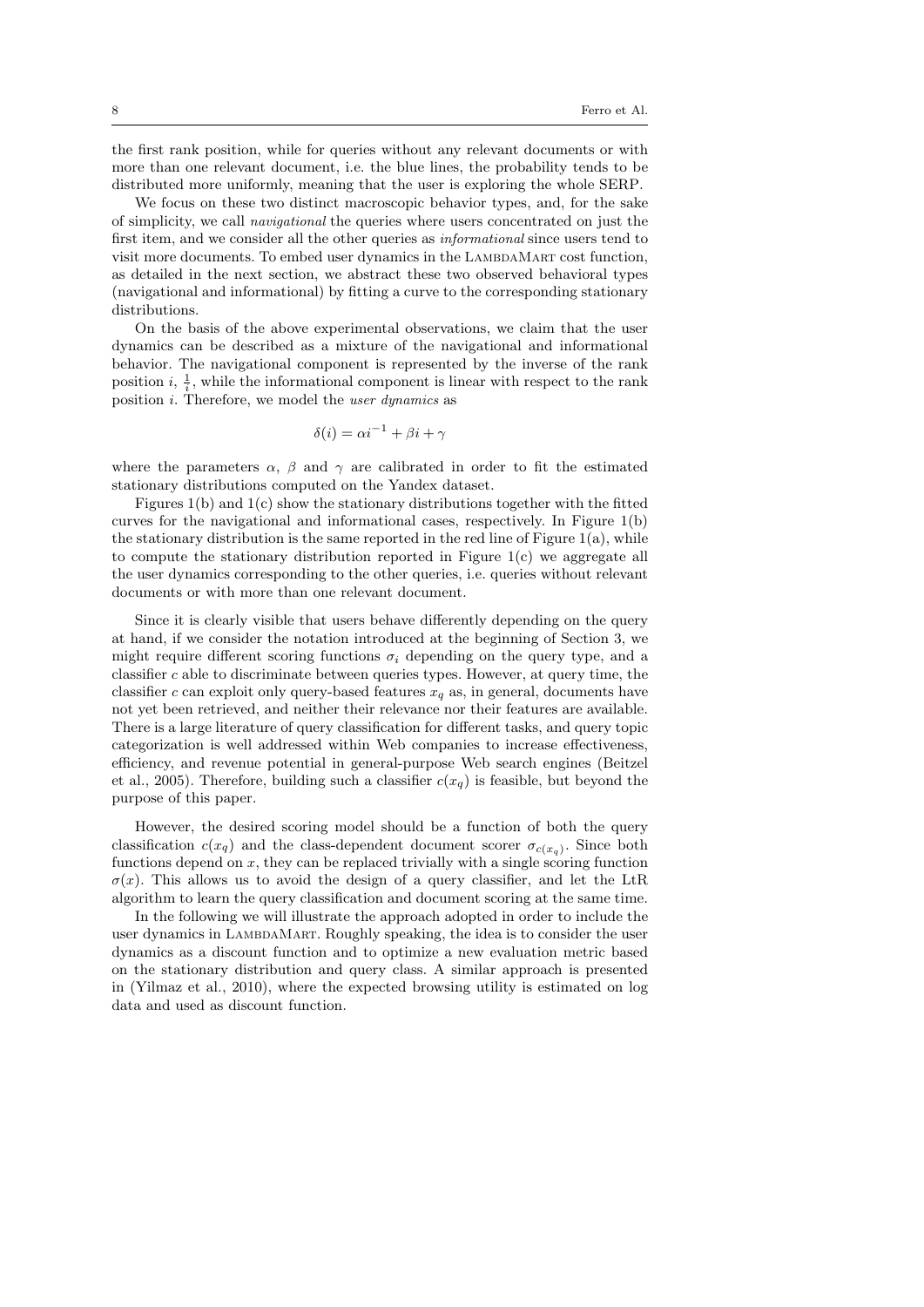The user dynamics defined above can actually be considered as a discounting vector to be exploited in any given quality metric. Differently from other approaches, the user dynamics is defined on the basis of two different query classes which exhibit a different user behavior. Figures  $1(b)$  and  $1(c)$  show how different is the derived user dynamics w.r.t. the DCG discounting component. Below we discuss how  $\delta$  can be exploited in a state-of-the-art LtR algorithm.

We enhance the existing LAMBDAMART algorithm by replacing the above  $Q$ with a new quality measure which integrates the proposed user dynamics  $\delta$ . This new measure is called Normalized Markov Cumulated Gain (nMCG) and it is defined as follows:

$$
nMCG@k = \frac{\sum_{i \leq k} (2^{l_i} - 1) \cdot \delta^{c}(i)}{\sum_{h \leq k, \text{sorted by } l_h} (2^{l_h} - 1) \cdot \delta^{c}(h)}
$$

where  $l_i$  is the relevance label of the *i*-th ranked document and  $\delta^c(i)$  is the user dynamics function at rank i relative to the query class c, either navigational or informational. Basically, nMCG can be seen as an extension of nDCG, where the discount function is defined by the user dynamic and depends on the query class. Moreover, since  $\delta^c$  depends on the query class, i.e. depends on the query q, we are optimizing two different variants of the same quality measure nMCG across the training dataset. Finally,  $\triangle nMCG@k_{ij}$  can be computed efficiently as follows:

$$
\Delta \text{nMCG@k}_{ij} = \frac{-\left(2^{l_i} - 2^{l_j}\right)\left(\delta^c(i) - \delta^c(j)\right)}{\sum_{h \le k, \text{sorted by } l_h}\left(2^{l_h} - 1\right) \cdot \delta^c(h)}
$$

.

Hereinafter, we use nMCG-MART to refer to the described variant of LambdaMart aimed at maximizing nMCG.

Note that the query class is known at training time, and therefore the algorithm can optimize the proper user dynamics  $\delta^c$ . Nor the document relevance, neither the query class information are available at test time, therefore the algorithm should, at the same time, classify queries and rank documents according to the different class-based dynamics  $\delta^c$ .

# 3.2 Continuation Methods for LtR

Applying a Continuation Method to a cost function C means to define a sequence of cost functions  $C_\gamma$  with  $\gamma \in [0, 1]$ , such that by increasing  $\gamma$ , the complexity of the function increases. Therefore,  $C_0$  represents a highly smoothed version of the original cost function corresponding to  $C_1$ .

We implement Continuation Methods in the contest of forests of decision trees as a two step learning process, where the initial trees are trained by minimizing a cost function  $C_0$  and the remaining trees are trained by optimizing  $C_1$ . We did not explore in this work more complex multi-stage scenarios, which can trivially extend this work. We denote continuation methods as  $C_0T_0$ ,  $C_1T_1$ , meaning that the first  $T_0$  trees of the ensemble minimize  $C_0$ , while the remaining  $T_1$  trees minimize  $C_1$ , additively refining the prediction of the first  $T_0$  trees.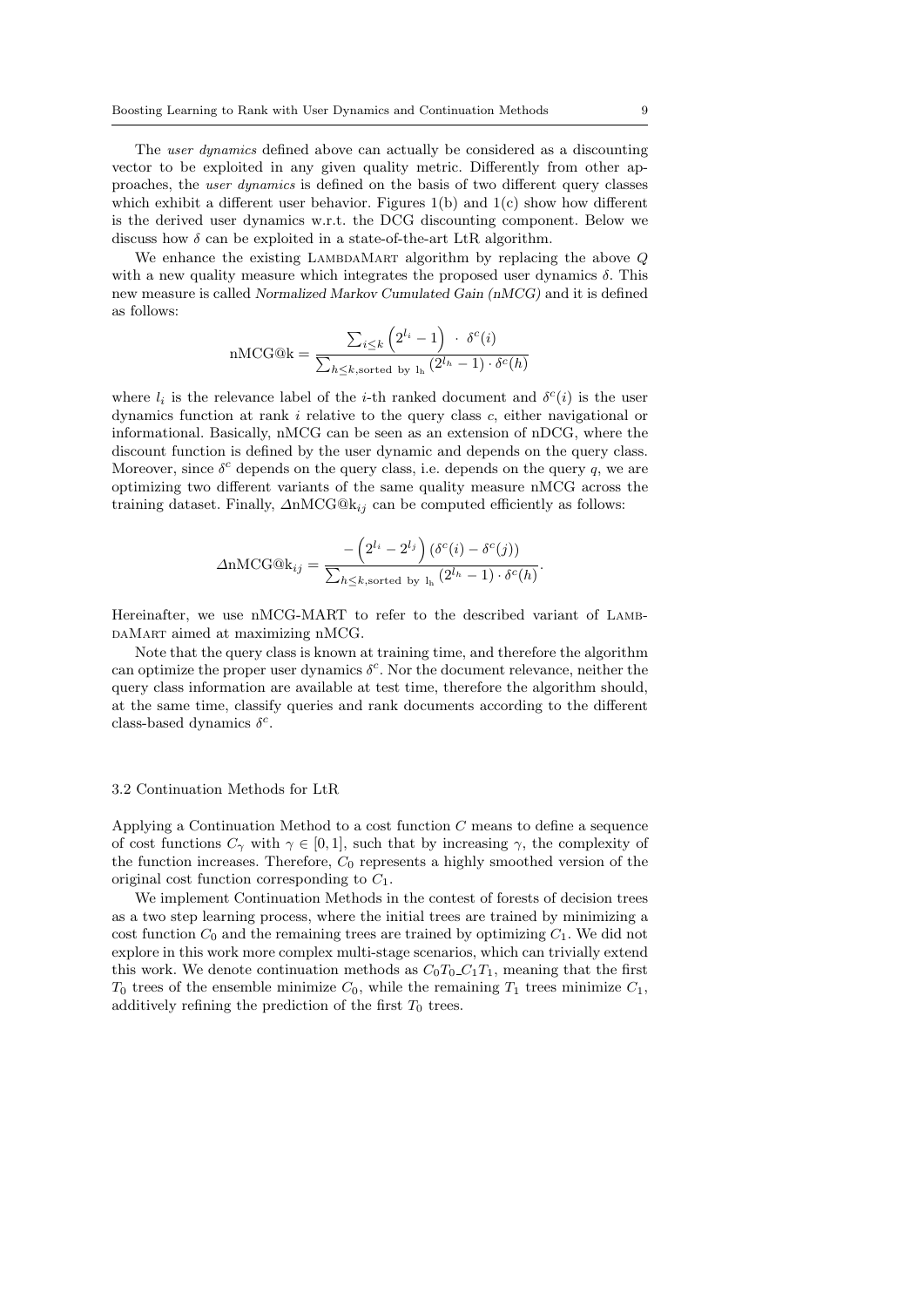In order to apply a CM to LAMBDAMART we need to smooth the LAMBDAMART loss function. Smoother variants of nDCG have been previously proposed, e.g. Soft-NDCG (Taylor et al., 2008); however, their performance did not prove to be significantly better than the original LambdaMart loss function. Therefore, we look at two different smoother replacements of the nDCG measure.

The first option we consider is to use as  $C_0$  the Mean Square Error (MSE) as a smooth variant of the target nDCG measure. Even if MSE is easily differentiable and an MSE equal to 0 corresponds to the maximum nDCG value, the MSE cost cannot be considered a smooth approximation of nDCG. Nevertheless, Gradient Boosted Regression Trees that minimize MSE are known to perform well, even at optimizing nDCG. The rationale of using  $C_0$  equal to MSE is that of using a smooth function that alone exhibits good performance as a good seed for the refinement that the optimization of nDCG or nMCG may provide.

The second option we consider is to use Recall@k as  $C_0$ . Recall is not a differentiable function either, as it suffers the same issues as nDCG. Still, it is an easier function to be optimized because it considers binary relevance instead of graded, and it discriminates between documents above or below the cut-off  $k$  without further discounting according to document ranks. The rationale is to train the first portion of the forest in order to place the most relevant documents above the cutoff, and then to complete the training with the target metric nDCG or nMCG to adjust their relative ranking.

Since Recall is not differentiable, we devised a LAMBDAMART-based approach similar to nMCG-MART. We define  $\triangle n$ Recall@k<sub>ij</sub> as the normalized change in Recall@k when swapping the *i*-th and *j*-th documents in the current ranking. Given a relevance binarization thresholds  $\rho$ ,  $\Delta n$ Recall@k<sub>ij</sub> is defined as follows:

$$
\Delta \text{nRecall@k}_{ij} = \frac{-\left(\mathbb{1}_{l_i \geq \rho} - \mathbb{1}_{l_j \geq \rho}\right)\left(\mathbb{1}_{i \geq k} - \mathbb{1}_{j \geq k}\right)}{\sum_{h} \mathbb{1}_{l_h \geq \rho}},
$$

where  $1_p$  is the indicator function evaluating to 1 if predicate p is true and 0 otherwise.

Finally, in addition to  $C_1$  being equal to nDCG, we also consider the case where nMCG-MART is used as  $C_1$ . Our goal is to evaluate the added value of exploiting the user dynamics in producing the final ranking, even when the first trees of the forest where built by optimizing a different metric.

In conclusion, by evaluating different combinations of  $C_0$  and  $C_1$ , we are comparing the effectiveness of LambdaMart and nMCG-MART, and we are assessing the benefit they can receive by a pre-training on a different metric, which actually allows the two algorithms to initiate their search process from a different point in the solution space, possibly leading to a better final solution.

# 4 Experimental Evaluation

#### 4.1 Experimental Setup

We remark that since there is no publicly available dataset providing, at the same time, user session data, document relevance and query-document pairs features, we have to use two different datasets in our analysis. A first dataset providing user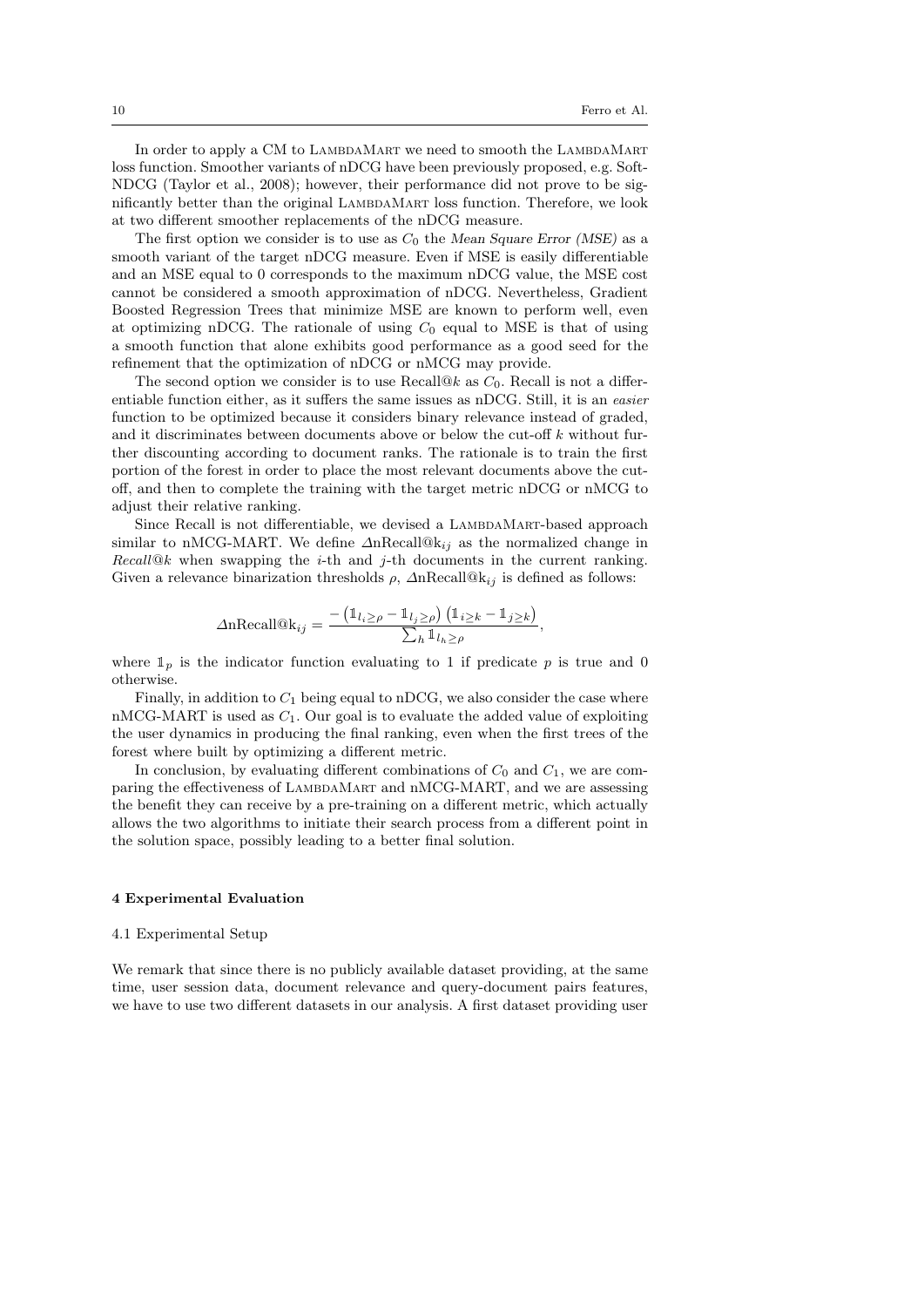session data is used for the user dynamics derivation, while standard LtR datasets are used for learning the ranking models.

We calibrate the proposed user model on the basis of the click log dataset provided by Yandex (Serdyukov et al., 2012) (http://imat-relpred.yandex.ru/en/). The dataset is composed of 340,796,067 records with 30,717,251 unique queries, retrieving 10 URLs each. We used the training set, which consists of 5,191 assessed queries with binary judgments, corresponding to 30,741,907 records. Notice that 9% of the sessions corresponds to navigational queries, while the remaining 91% corresponds to informational ones.

The accuracy of the proposed algorithms is instead evaluated on two public LtR datasets, MSLR-WEB30K and MSLR-WEB10K, provided by Microsoft (Qin and Liu, 2013). Dataset MSLR-WEB30K encompasses 31,531 queries from the Microsoft Bing search engine for a total of 3,771,125 query-document pairs represented by 136 features. The dataset is provided as a 5-fold split. The MSLR-WEB10K dataset contains instead 10,000 queries samples at random from the previous dataset.

The query-document pairs in both the datasets are assessed with integer relevance labels in the range [0, 4].

In order to classify queries as navigational or informational we adopt the following criterion: a query is considered as navigational if it contains only one result with relevance label  $\geq 3$ . Approximatively 15% of the queries in the Microsoft datasets are classified according to this heuristic as navigational queries, which is a fraction quite similar to the one measured on the Yandex dataset. The exact number of navigational and informational queries for each fold is reported in Table 1 for MSLR-WEB10K and in Table 2 for MSLR-WEB30K.

Table 1 Number of navigational and informational queries included in MSLR-WEB10K.

| Dataset   Fold 1       | Fold 2     | Fold 3     | Fold 4     | Fold 5     | Total      |
|------------------------|------------|------------|------------|------------|------------|
| test_nav   293 $(15%)$ | 323 (16\%) | 264 (13\%) | 292(15%)   | 284 (14\%) | 1456 (15%) |
| test_inf   $1707(85%)$ | 1677 (84%) | 1736 (87%) | 1708 (85%) | 1716 (86%) | 8544 (85%) |

Table 2 Number of navigational and informational queries included in MSLR-WEB30K.

| Dataset Fold 1         | Fold 2     | Fold 3     | Fold 4     | Fold 5     | Total       |
|------------------------|------------|------------|------------|------------|-------------|
| test_nav   871 $(14%)$ | 927(15%)   | 895 (14\%) | 957 (15%)  | 864 (14\%) | 4514 (14%)  |
| test_inf   $5435(86%)$ | 5380 (85%) | 5411 (86%) | 5349 (85%) | 5442 (86%) | 27017 (86%) |

We used LAMBDAMART as the reference LtR algorithm. Specifically, we used (and modified) the open source implementation of LAMBDAMART provided in the LightGBM gradient boosting framework<sup>1</sup> and swiped the hyper parameters with cross-validation so as to maximize the average performance over the validation folds. Learning rate  $\nu$  was varied in the set  $\{0.01, 0.05, 0.1, 0.5\}$ , while the maximum number of leaves L in the set  $\{8, 16, 32, 64\}$ , with best results observed with the

<sup>1</sup> Available at https://github.com/Microsoft/LightGBM.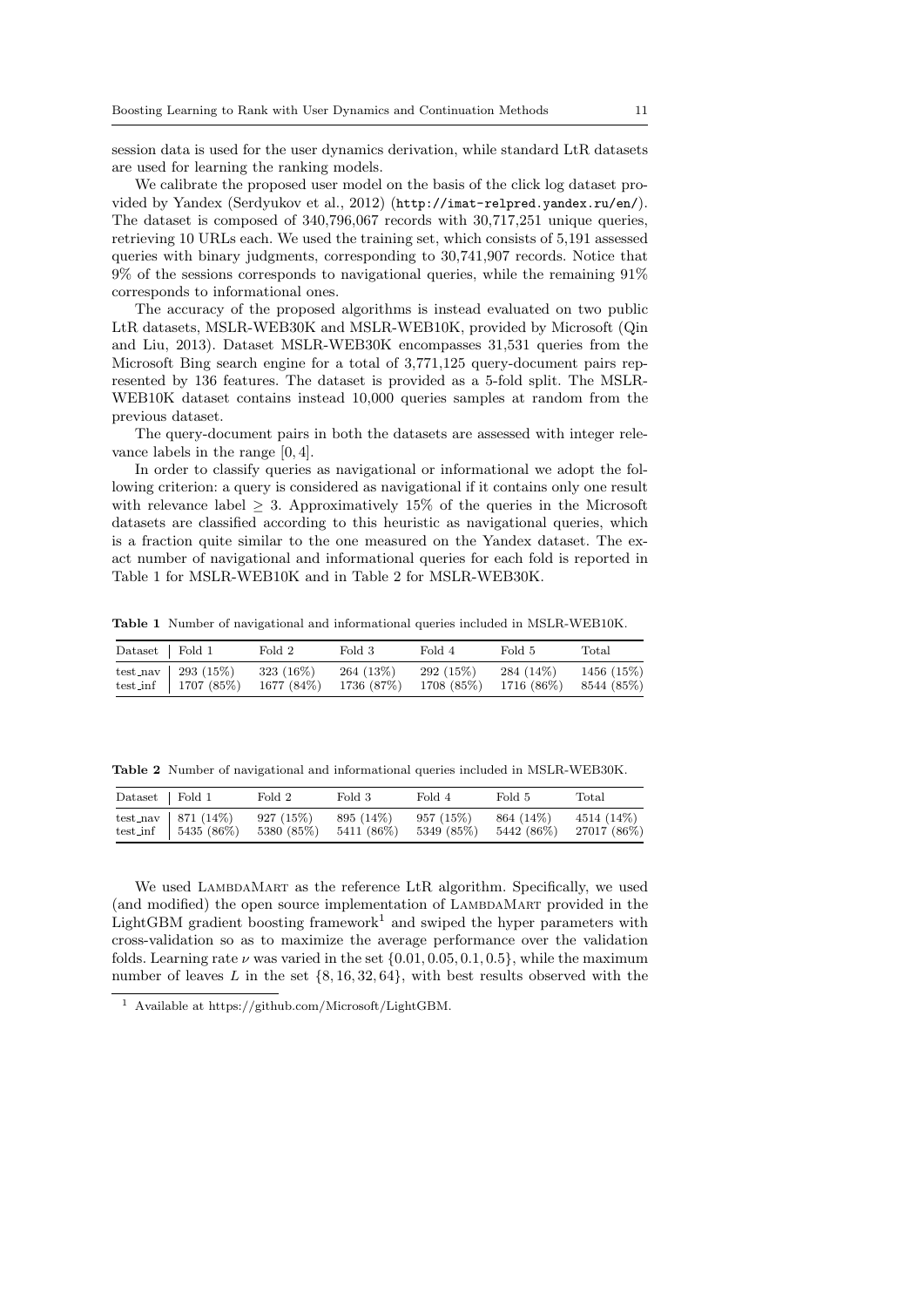setting  $\nu = 0.05$  and  $L = 64$ . Notice that in the following sections, whenever we refer to the baseline we mean a LAMBDAMART model trained using the above settings and with nDCG@10 as effectiveness measure. We keep the same setting for all the other proposed models, which are trained with the same values of learning rate and number of leaves, and with a total of  $T = 500$  trees. We implemented the proposed nMCG and CM algorithms as LightGBM plug-ins providing the required derivative and hessian matrices for the gradient boosting optimization. The source code of our implementation will be made available upon publication of the paper.

For continuation methods approaches, we report the results achieved when training a first set of  $T_0$  trees with the first objective function  $C_0$  and the remaining  $T_1 = T - T_0$  by exploiting a different objective function  $C_1$ . We explored different switching points for the cost functions at  $T_0$  equals to 100, 200, 300, 400 trees, while the total number of trees  $T$  is always equal to 500. As function  $C_0$  we use Recall@10 or MSE, while as second objective function we use either nDCG@10 or nMCG@10.

As name convention, all the CM approaches are referred with the name of the first objective function  $C_0$ , the corresponding number of trees used during the first training phase  $T_0$ , followed by the name of the second objective function  $C_1$ with the corresponding number of trees  $T_1$ . Therefore, recallT300 ndcgT200 means that the model is trained with Recall@10 for the first 300 trees and then with nDCG@10 for the following 200 trees. Moreover, we report as reference models for CM approaches nMCG-MART and the best performing model proposed in (Ferro et al., 2018), i.e. mseT200 ndcgT300, which is the continuation method approach where the first 200 trees where trained with MSE as objective function, and the following 300 trees where trained with nDCG@10.

In the following sections we describe the experimental evaluation conducted to investigate the performance of each model. More in detail, we address the following research questions:

- RQ1 what are the best performing models? Section 4.2 presents the evaluation of each model with respect to different measures;
- RQ2 what is the impact of navigational and informational queries? Section 4.3 addresses the evaluation of each model focusing on navigational and informational queries;
- RQ3 what is the impact of the number of used trees? Section 4.4 studies the tree-wise performance of each model and compares the ranking models on the basis of the number of trees and the CM switching points.

## 4.2 RQ1: Models Evaluation

In this section we evaluate the proposed models with respect to different measures. Besides the baseline, nMCG-MART and recallT300 ndcgT200, we report the evaluation performance of recallT300 ndcgT200 and recallT400 ndcgT100, and recallT300 nmcgT200 and recallT300 nmcgT200. We tested all the continuation method approaches with combinations of recall followed by nDCG or nMCG and switching point  $T_0 \in \{100, 200, 300, 400\}$ , however, due to space constraints, we report only those combinations that lead to better performance.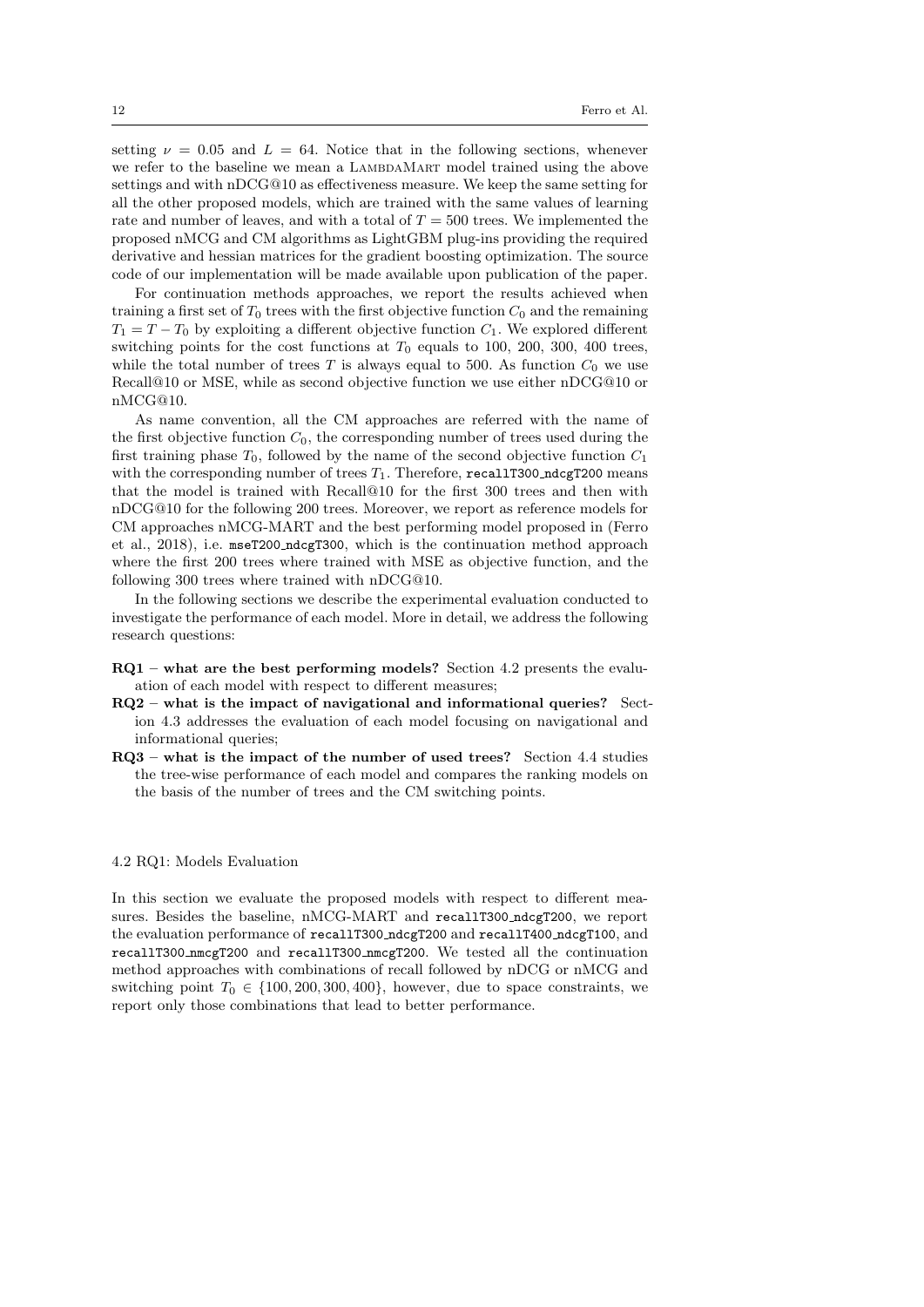Each model is evaluated separately on each fold and then the evaluation scores are averaged across the folds. As evaluation measures we use  $nDCG<sup>2</sup>$  with two different cut-off thresholds, 10 and 100, Recall with cut-off at 10 and 100, and Expected Reciprocal Rank (ERR) (Chapelle et al., 2009) with cut-off at 10. Table 3 and Table 4 present the evaluation scores on MSLR-WEB10K and MSLR-WEB30K respectively.

In each table the best score achieved with respect to each fold and measure is highlighted in bold. We remark that nDCG evaluation of different rankers are commonly very close, and that, in web search rankers, changes of over half a percentage point of nDCG are considered major revisions (Chapelle et al., 2012). Moreover we computed Fisher's randomization test with 100, 000 random permutations, which accordingly to Smucker et al. (2007) is the most appropriate statistical test to evaluate whether two approaches differ significantly. Thus, when an approach is marked with  $\bullet$ , it means that it is significantly different from the baseline with the two-sided p value lower than  $\alpha = 0.05$ . Similarly we compare each continuation method combining recall followed by nDCG, with the corresponding continuation method combining recall and nMCG, i.e. we compare recallT300 ndcgT200 against recallT300 nmcgT200 and recallT400 ndcgT100 against recallT400 nmcgT100. Significantly different approaches with the two-sided p value lower than  $\alpha$  are marked with  $^+$ .

Table 3 shows that the CM approaches combining Recall and nMCG, namely recallT300 nmcgT200 and recallT400 nmcgT100, achieve the best performance on each fold in terms of nDCG@10. They are significantly different from both the baseline and the corresponding CM approaches which combine Recall followed by nDCG. This supports our hypothesis that the combination of CM and the user dynamics integrated by nMCG can boost LAMBDAMART performance.

The third best performing model is recallT300 ndcgT200, which is significantly different from the baseline, on three out of five folds and also when the average is considered. On the other hand, nMCG-MART<sup>3</sup> and CM approaches recallT300 ndcgT200 and recallT400 ndcgT100 perform better than the baseline, but they are not significantly different.

When we consider nDCG with a greater cut-off, i.e. nDCG@100,

mseT300 ndcgT200 becomes the best performing model on four out of five folds, being significantly different from the baseline on four folds and also on the average results. CM approaches involving the user dynamics represent the second and third best performing models, again significantly improving over the baseline. Even if overall they are significantly different from the corresponding CM approaches exploiting nDCG, this does not always hold when each fold is considered separately. Indeed, only on two out of five folds recallT300 ndcgT200 and recallT400 nmcgT100 are significantly different from recallT300 ndcgT200 and recallT400 ndcgT100. However, the CM approaches which exploit nMCG are significantly better than the baseline, while this is not true for those CM approaches exploiting nDCG.

<sup>2</sup> We exploited LightGBM implementation of nDCG, which assigns nDCG score equal to 1 to queries with no relevant documents.

<sup>3</sup> Note that nDCG@10 scores are slightly different from those reported in (Ferro et al., 2017) for nMCG-MART due to the different implementation of nDCG@10 metric used in this paper. See Footnote 2.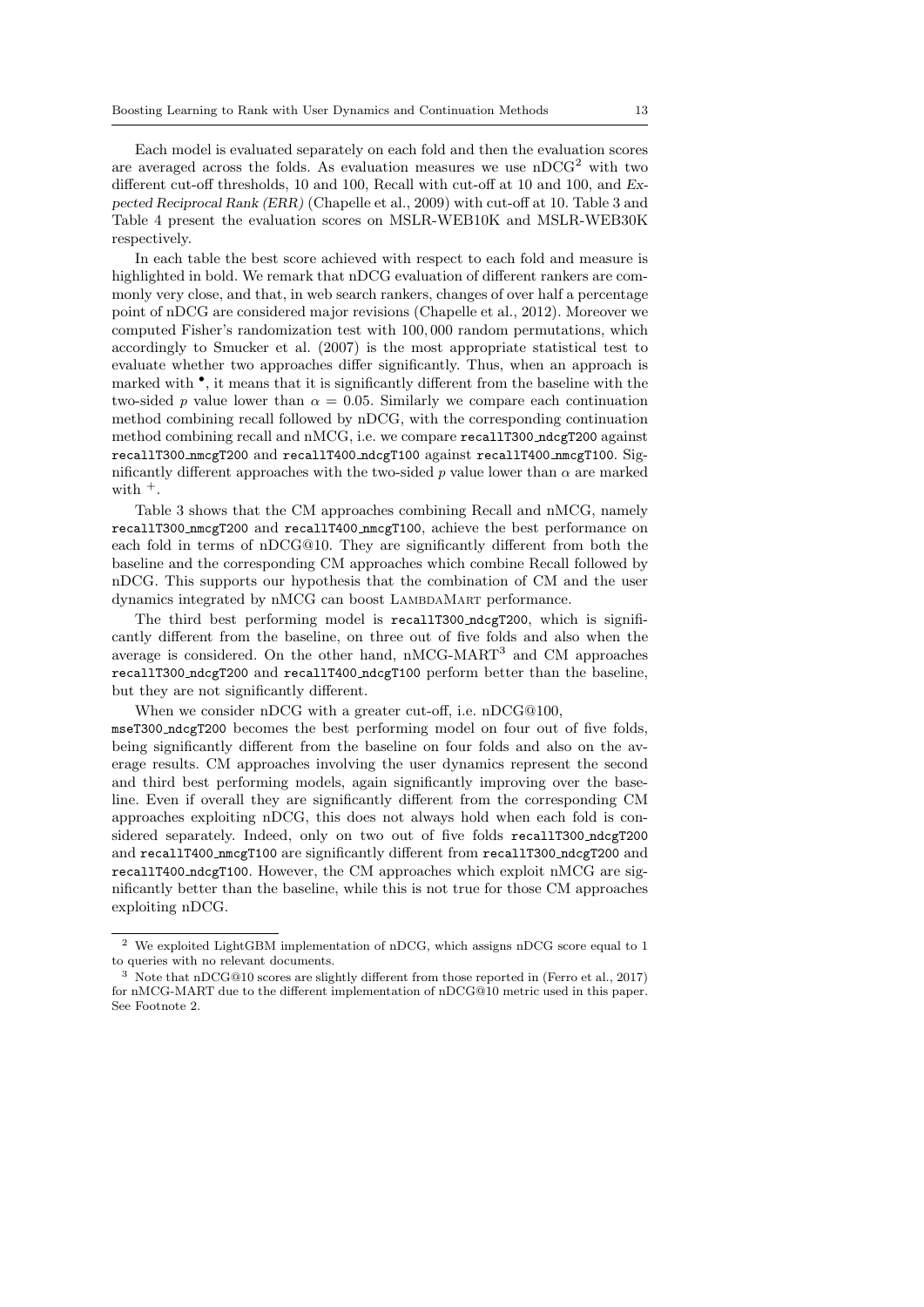| Measure    | Model               | Fold 1                        | Fold 2                | Fold 3                | Fold 4                | Fold 5                | Average                                                 |
|------------|---------------------|-------------------------------|-----------------------|-----------------------|-----------------------|-----------------------|---------------------------------------------------------|
| nDCG@10    | LAMBDAMART          | 0.5037                        | 0.4984                | 0.4933                | 0.5047                | 0.5083                | 0.5017                                                  |
|            | nMCG-MART           | 0.5049                        | 0.4996                | 0.4951                | 0.5024                | 0.5085                | 0.5021                                                  |
|            | mseT200_ndcgT300    | $0.508^{\bullet}$             | $0.5059$ <sup>*</sup> | $0.4972$ <sup>*</sup> | 0.508                 | 0.512                 | $0.5062$ <sup>*</sup>                                   |
|            | recallT300_ndcgT200 | 0.5032                        | 0.501                 | 0.4945                | 0.5051                | 0.5093                | 0.5026                                                  |
|            | recallT400_ndcgT100 | 0.502                         | 0.5015                | 0.4952                | 0.5036                | 0.5105                | 0.5025                                                  |
|            | recallT300_nmcgT200 | $0.5072^{\bullet,+}$          | $0.5062^{\bullet,+}$  | $0.4986^{\bullet,+}$  | $0.5091^{\bullet,+}$  | $0.5136^{\bullet,+}$  | $0.507^{\bullet,+}$                                     |
|            | recallT400_nmcgT100 | $\mathbf{0.5083}^{\bullet,+}$ | $0.5045^{\bullet,+}$  | $0.4983^{\bullet,+}$  | 0.5094                | $0.5146^{\bullet}$    | $0.507^{\bullet,+}$                                     |
| nDCG@100   | LAMBDAMART          | 0.6834                        | 0.6819                | 0.6761                | 0.6818                | 0.6872                | 0.6821                                                  |
|            | nMCG-MART           | 0.6841                        | 0.6814                | 0.6775                | 0.6811                | 0.6872                | 0.6823                                                  |
|            | mseT200_ndcgT300    | 0.6867                        | 0.6857                | $0.6813$ *            | $0.6844$ <sup>•</sup> | $0.6908^*$            | $0.6858$ *                                              |
|            | recallT300_ndcgT200 | 0.6847                        | 0.6832                | $0.6791$ <sup>*</sup> | 0.6824                | 0.6884                | $0.6836$ <sup>*</sup>                                   |
|            | recallT400_ndcgT100 | 0.6838                        | 0.684                 | $0.679^{\bullet}$     | 0.6816                | 0.6891                | $0.6835^{\bullet}$                                      |
|            | recallT300_nmcgT200 | 0.6852                        | 0.6855                | $0.6803$ *            | $0.6848^{\bullet,+}$  | $0.6899$ <sup>*</sup> | $0.6851$ <sup><math>\bullet</math></sup> , <sup>+</sup> |
|            | recallT400_nmcgT100 | $0.6857^{\bullet,+}$          | $0.6844$ <sup>*</sup> | $0.6797$ <sup>*</sup> | $0.6847^{\bullet,+}$  | $0.6904^{\bullet}$    | $0.685^{\bullet,+}$                                     |
| Recall@10  | LAMBDAMART          | 0.3573                        | 0.3526                | 0.3656                | 0.3537                | 0.3584                | 0.3575                                                  |
|            | nMCG-MART           | 0.3587                        | 0.3556                | 0.3648                | 0.3525                | 0.3595                | 0.3582                                                  |
|            | mseT200_ndcgT300    | $0.362^{\bullet}$             | $0.3579$ <sup>*</sup> | 0.3664                | $0.3593^{\bullet}$    | $0.3629^{\bullet}$    | $0.3617^{\bullet}$                                      |
|            | recallT300_ndcgT200 | 0.3579                        | $0.3574$ <sup>*</sup> | 0.3646                | 0.3549                | 0.3623                | 0.3594                                                  |
|            | recallT400_ndcgT100 | 0.3601                        | 0.3565                | 0.3657                | 0.3534                | $0.365$ *             | $0.3601^{\bullet}$                                      |
|            | recallT300_nmcgT200 | 0.3609                        | $0.3568$ <sup>*</sup> | 0.3679                | 0.3567                | 0.3626                | $0.361$ <sup>*</sup>                                    |
|            | recallT400_nmcgT100 | $0.3624^{\circ}$              | $0.3573$ <sup>*</sup> | 0.3666                | 0.3557                | $0.3647$ <sup>*</sup> | $0.3614^{\bullet}$                                      |
| Recall@100 | LAMBDAMART          | 0.9015                        | 0.9016                | 0.9038                | 0.902                 | 0.9064                | 0.9031                                                  |
|            | nMCG-MART           | 0.902                         | 0.9014                | 0.9033                | 0.9025                | 0.906                 | 0.9031                                                  |
|            | mseT200_ndcgT300    | 0.9051                        | 0.9029                | $0.9071$ <sup>*</sup> | $0.9052$ <sup>*</sup> | $0.9095$ <sup>*</sup> | $0.906^{\bullet}$                                       |
|            | recallT300_ndcgT200 | $0.9043^{\bullet}$            | 0.9034                | $0.9078$ <sup>*</sup> | $0.9054$ <sup>*</sup> | $0.9094$ <sup>*</sup> | 0.9061                                                  |
|            | recallT400_ndcgT100 | $0.905^{\bullet}$             | 0.9034                | $0.907$ <sup>*</sup>  | $0.9046$ <sup>*</sup> | $0.9098^{\bullet}$    | $0.906^{\bullet}$                                       |
|            | recallT300_nmcgT200 | 0.9019                        | 0.9018                | $0.9063^{\bullet}$    | 0.9034                | 0.9079                | $0.9043^{\bullet}$                                      |
|            | recallT400_nmcgT100 | 0.9021                        | 0.9018                | $0.9068^{\bullet}$    | 0.9034                | 0.9076                | $0.9043^{\bullet}$                                      |
| ERR@10     | LAMBDAMART          | 0.5389                        | 0.5379                | 0.533                 | 0.5467                | 0.5509                | 0.5415                                                  |
|            | nMCG-MART           | 0.5406                        | 0.536                 | 0.5364                | 0.5444                | 0.5509                | 0.5417                                                  |
|            | mseT200_ndcgT300    | 0.5373                        | 0.5433                | 0.5381                | 0.5436                | 0.5525                | 0.543                                                   |
|            | recallT300_ndcgT200 | 0.5315                        | 0.5342                | 0.5293                | 0.5389                | 0.5448                | 0.5357                                                  |
|            | recallT400_ndcgT100 | 0.5298                        | 0.5349                | 0.5279                | 0.5354                | 0.5438                | 0.5344                                                  |
|            | recallT300_nmcgT200 | $0.5382^{+}$                  | $0.5452^{\bullet,+}$  | $0.5378 +$            | $0.5466+$             | $0.5541^{+}$          | $0.5444^{\bullet,+}$                                    |
|            | recallT400_nmcgT100 | $0.5383+$                     | $0.5407+$             | $0.5345+$             | $0.5481^{+}$          | $0.554+$              | $0.5431+$                                               |

Table 3 Models evaluation on MSLR-WEB10K test set with respect to different measures. Statistically significant improvements with  $p = 0.05$  over the baseline LAMBDAMART are marked with •. Statistically significant improvements with  $p = 0.05$  over the model  $\texttt{recallT} \ldots \texttt{ndcgT} \ldots$  are marked with  $^+$ . The best score is highligthed in bold.

When considering Recall@10, the evaluation outcomes are similar to those using nDCG@100. Thus, mseT300 ndcgT200 is the best performing model followed by CM which exploit the user dynamics. Overall, all these approaches achieve statistically significant improvements over the baseline, but when each fold is considered separately, this behaviour can not be generalized, being these approaches significantly different just on some folds.

Moreover, CM approaches perform close to the mseT300 ndcgT200 baseline, being recallT300 ndcgT200 the best performing model for nDCG on fold 5. This is further highlighted when the models are evaluated with respect to Recall@100. In this case, CM approaches that exploit nDCG instead of nMCG perform better and recallT300 ndcgT200 represent the best performing model, significantly improving over the baseline. CM approaches using nDCG are followed by mseT300 ndcgT200 and then by CM approaches exploiting nMCG.

As shown by the comparison between nDCG@10 against nDCG@100, and Recall@10 against Recall@100, CM approaches using nMCG perform better with lower cut-off threshold. Therefore, they better place relevant documents at the beginning of the ranked list. This is further confirmed when ERR@10 is taken into account. Table 3 shows that when ERR@10 is considered, CM approaches using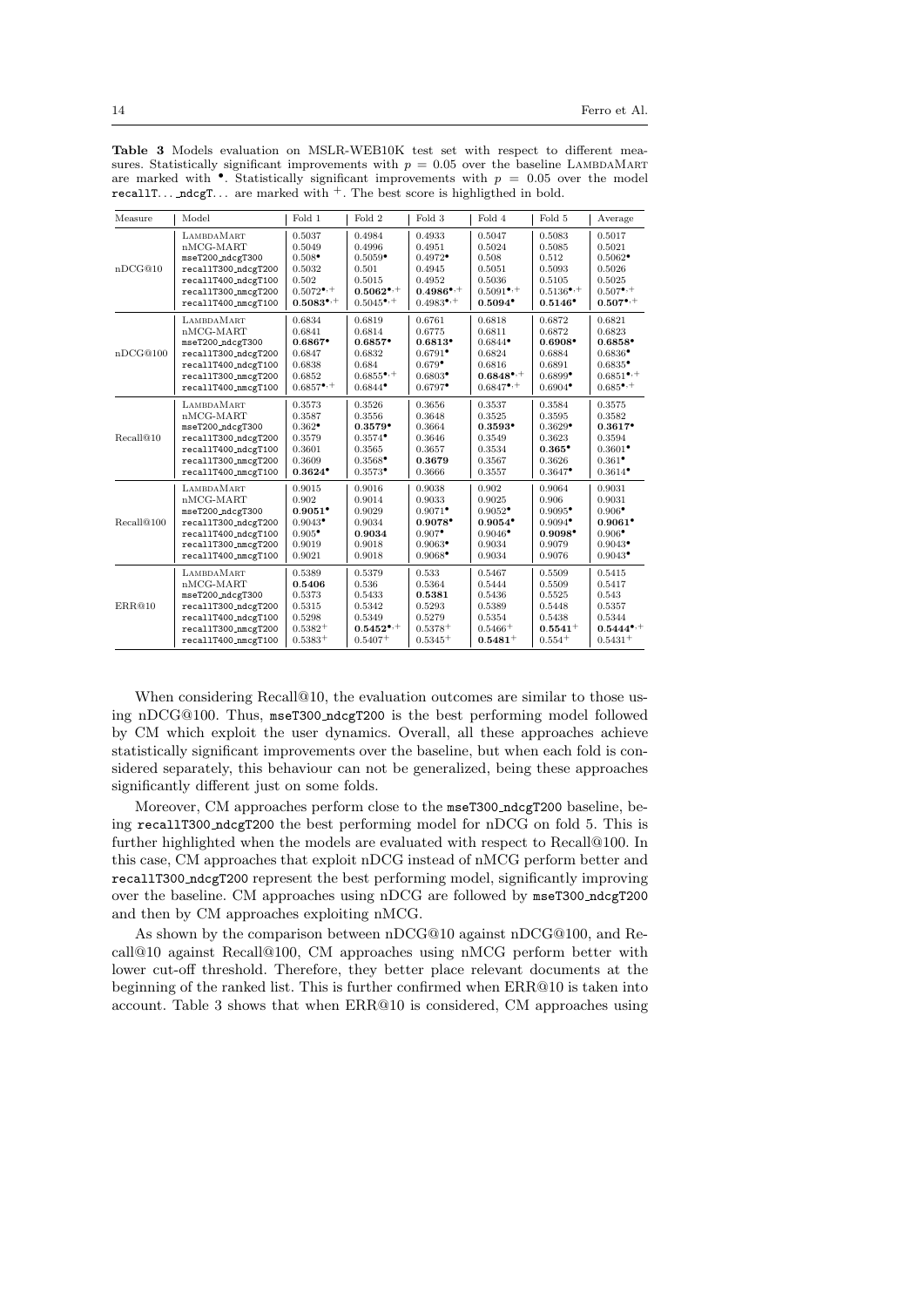Table 4 Models evaluation on MSLR-WEB30K test set with respect to different measures. Statistically significant improvements with  $p = 0.05$  over the baseline LAMBDAMART are marked with •. Statistically significant improvements with  $p = 0.05$  over the model  $\texttt{recallT} \dots \texttt{ndcgT} \dots$  are marked with  $+$ . The best score is higlighted in bold.

| Measure    | Model               | Fold 1                | Fold 2                        | Fold 3                | Fold 4                | Fold 5                | Average                       |
|------------|---------------------|-----------------------|-------------------------------|-----------------------|-----------------------|-----------------------|-------------------------------|
| nDCG@10    | LAMBDAMART          | 0.5152                | 0.5175                        | 0.5201                | 0.5153                | 0.5137                | 0.5164                        |
|            | $nMCG-MART$         | $0.517^{\bullet}$     | 0.5169                        | 0.5202                | 0.5154                | 0.5135                | 0.5166                        |
|            | mseT200_ndcgT300    | $0.5194$ <sup>*</sup> | 0.519                         | $0.5221$ <sup>*</sup> | $0.5182^{\bullet}$    | 0.5147                | $0.5187^{\bullet}$            |
|            | recallT300_ndcgT200 | $0.5185$ <sup>*</sup> | 0.5189                        | 0.5204                | $0.518^{\circ}$       | $0.5166$ <sup>*</sup> | $0.5185$ <sup>*</sup>         |
|            | recallT400_ndcgT100 | $0.5185$ <sup>*</sup> | 0.5178                        | 0.5206                | 0.517                 | 0.5159                | $0.518^{\bullet}$             |
|            | recallT300_nmcgT200 | 0.5201                | $0.5206^{\bullet,+}$          | $0.5228^{\bullet,+}$  | $0.519^{\circ}$       | $0.5174^{\circ}$      | $0.52^{\bullet,+}$            |
|            | recallT400_nmcgT100 | $0.5199$ <sup>*</sup> | $0.5198^{\bullet,+}$          | $0.5233^{\bullet,+}$  | $0.5184^{\circ}$      | $0.517$ <sup>*</sup>  | $0.5197^{\bullet,+}$          |
| nDCG@100   | LAMBDAMART          | 0.6917                | 0.6925                        | 0.6942                | 0.6912                | 0.6914                | 0.6922                        |
|            | $nMCG-MART$         | 0.6931                | 0.692                         | 0.6945                | 0.6911                | 0.6916                | 0.6925                        |
|            | mseT200_ndcgT300    | $0.6959$ <sup>*</sup> | 0.6946                        | 0.6965                | $0.6936$ <sup>*</sup> | $0.6941$ <sup>*</sup> | $0.6949^{\bullet}$            |
|            | recallT300_ndcgT200 | 0.6953                | 0.6937                        | 0.6952                | $0.6933$ <sup>*</sup> | 0.6947                | $0.6944^{\bullet}$            |
|            | recallT400_ndcgT100 | 0.6952                | 0.6932                        | 0.6949                | $0.6928^{\bullet}$    | $0.6943^{\bullet}$    | $0.6941$ <sup>*</sup>         |
|            | recallT300_nmcgT200 | $0.695^{\bullet}$     | $0.6941$ <sup>*</sup>         | $0.6957$ <sup>*</sup> | $0.6929$ <sup>*</sup> | $0.6941$ <sup>*</sup> | $0.6944^{\bullet}$            |
|            | recallT400_nmcgT100 | 0.6952                | 0.6935                        | $0.6959^{\bullet,+}$  | $0.6924^{\bullet}$    | $0.6941$ <sup>*</sup> | $0.6942^{\bullet}$            |
| Recall@10  | LAMBDAMART          | 0.3579                | 0.366                         | 0.3631                | 0.364                 | 0.3648                | 0.3632                        |
|            | $nMCG-MART$         | 0.3584                | 0.3665                        | 0.3641                | 0.365                 | 0.3647                | 0.3637                        |
|            | mseT200_ndcgT300    | $0.3624$ <sup>*</sup> | 0.3682                        | $0.3658$ <sup>*</sup> | $0.3696^{\bullet}$    | 0.3666                | $0.3665^{\bullet}$            |
|            | recallT300_ndcgT200 | 0.3599                | 0.3679                        | 0.3639                | $0.3673$ <sup>*</sup> | 0.3656                | $0.3649^{\bullet}$            |
|            | recallT400_ndcgT100 | $0.3617$ <sup>*</sup> | 0.3662                        | 0.3644                | $0.3663^{\bullet}$    | 0.3648                | $0.3647$ <sup>*</sup>         |
|            | recallT300_nmcgT200 | $0.3616$ <sup>*</sup> | 0.3681                        | 0.365                 | $0.3663^{\bullet}$    | 0.3656                | $0.3653$ <sup>*</sup>         |
|            | recallT400_nmcgT100 | $0.3618^{\bullet}$    | $\textbf{0.3691}^{\bullet,+}$ | $0.366^{\bullet}$     | $0.3669$ <sup>*</sup> | 0.3646                | $0.3657^{\bullet,+}$          |
| Recall@100 | LAMBDAMART          | 0.9045                | 0.9051                        | 0.9068                | 0.9038                | 0.9072                | 0.9055                        |
|            | $nMCG-MART$         | 0.9045                | 0.9049                        | 0.9069                | 0.9043                | 0.9075                | 0.9056                        |
|            | mseT200_ndcgT300    | $0.9076$ <sup>*</sup> | $0.9079$ <sup>*</sup>         | $0.9094$ <sup>*</sup> | $0.907$ <sup>*</sup>  | $0.9101$ <sup>*</sup> | $0.9084^{\bullet}$            |
|            | recallT300_ndcgT200 | $0.9074$ <sup>*</sup> | $0.9079$ <sup>*</sup>         | $0.9092$ <sup>*</sup> | $0.9068^{\bullet}$    | $0.9104^{\bullet}$    | $0.9083$ <sup>*</sup>         |
|            | recallT400_ndcgT100 | 0.9077                | $0.908^{\bullet}$             | $0.909^{\bullet}$     | $0.9066$ <sup>*</sup> | $0.9103$ <sup>*</sup> | $0.9083^{\bullet}$            |
|            | recallT300_nmcgT200 | $0.9062$ <sup>*</sup> | $0.9063$ <sup>*</sup>         | 0.9074                | 0.904                 | $0.9092$ <sup>*</sup> | $0.9066$ <sup>*</sup>         |
|            | recallT400_nmcgT100 | $0.9064$ <sup>*</sup> | $0.9064$ <sup>*</sup>         | 0.9077                | 0.9046                | $0.9092^{\bullet}$    | $0.9069$ <sup>*</sup>         |
| ERR@10     | LAMBDAMART          | 0.5598                | 0.5581                        | 0.5637                | 0.5554                | 0.5544                | 0.5583                        |
|            | $nMCG-MART$         | 0.5611                | 0.5568                        | 0.5649                | 0.5551                | 0.5543                | 0.5584                        |
|            | mseT200_ndcgT300    | 0.5616                | 0.5564                        | 0.5619                | 0.5534                | 0.5545                | 0.5575                        |
|            | recallT300_ndcgT200 | 0.5578                | 0.5523                        | 0.5561                | 0.5517                | 0.5533                | 0.5542                        |
|            | recallT400_ndcgT100 | 0.5558                | 0.5515                        | 0.5551                | 0.5493                | 0.5516                | 0.5527                        |
|            | recallT300_nmcgT200 | $0.5622^{+}$          | $0.5584+$                     | $0.5634+$             | $0.5576+$             | $0.5573^{+}$          | $\mathbf{0.5598}^{\bullet,+}$ |
|            | recallT400_nmcgT100 | $0.5614+$             | $0.5566+$                     | $0.5629+$             | $0.5543+$             | $0.556+$              | $0.5582+$                     |

nMCG are the best performing one. Moreover, recallT200 nmcgT300 is the only approach which is significantly better than the baseline with respect to the average over all the folds. CM approaches using nMCG are also significantly better than the corresponding approaches using nDCG both overall and with respect to each separate fold.

It is well known that ERR is an heavily top-biased measure, i.e. it assigns very high weights to relevant documents at top rank positions and assigns a great discount factor to the following rank positions. Therefore, the evaluation conducted with ERR@10 confirms our hypothesis that CM approaches leveraging the user dynamics improve the effectiveness at the top rank positions. Moreover, since the user dynamics exploited by nMCG is defined just for the first 10 rank positions, by extending the user dynamics further down in the ranking, we might be able to improve the score of our models at lower rank positions. However this is out of the scope of the present work and will be considered for future investigations.

Table 4 reports the evaluation scores of each model on MSLR-WEB30K instead of MSLR-WEB10K. The conclusions that we can infer from Table 4 are aligned to those inferred from Table 3.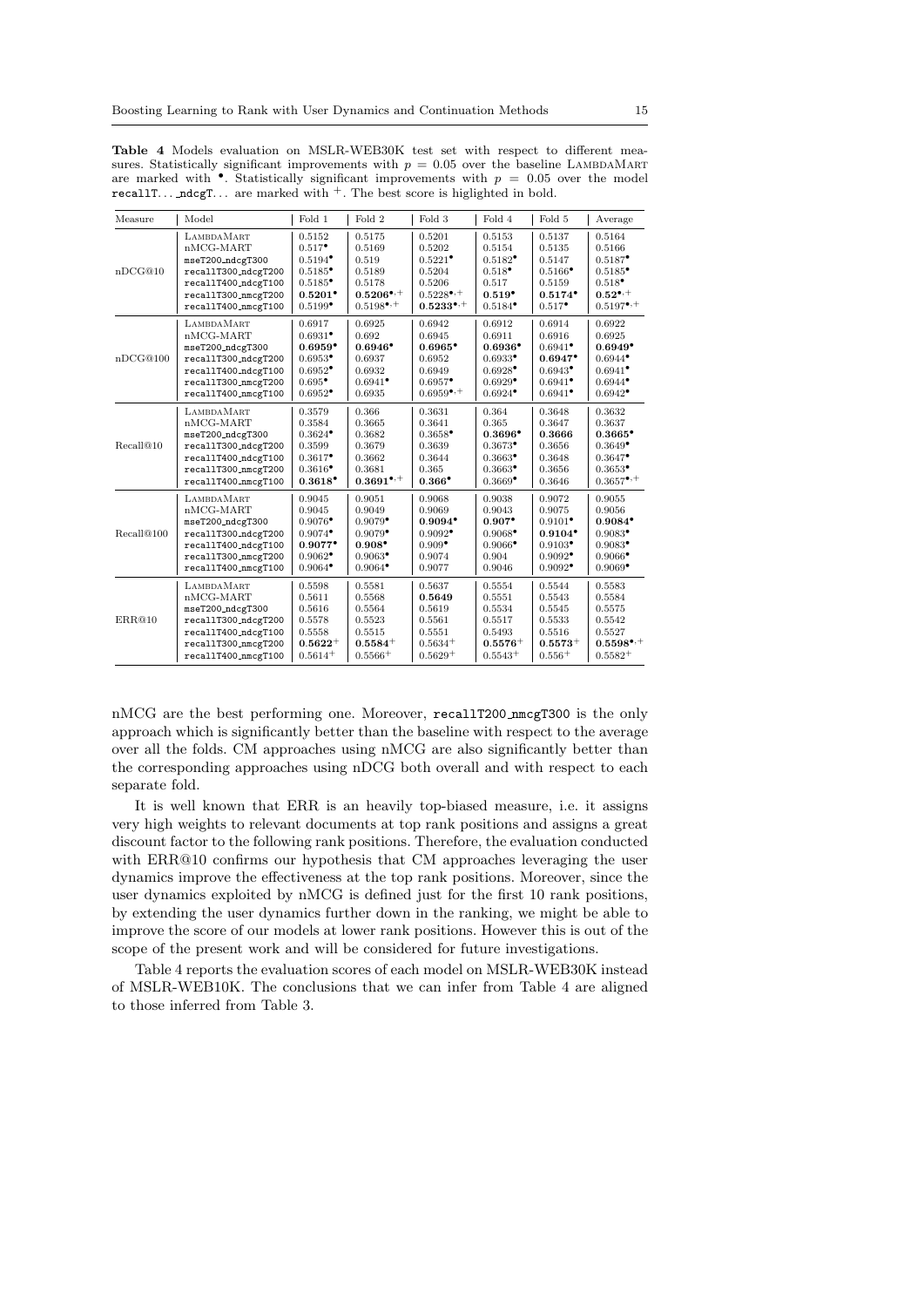Therefore, when we consider nDCG@10 as evaluation measure, CM approaches using nMCG, namely recallT300 nmcgT200 and recallT400 nmcgT100, are the best performing ones both on each separate folds and on the average across folds. Furthermore, they are significantly better than the baseline both overall and on each fold. Overall, they are also significantly different from the corresponding CM approaches adopting nDCG instead of nMCG. Again, this corroborates our intuition that combining CM and the user dynamics represents a successful strategy, which leads the models to perform better than the baseline and the CM approaches without user dynamics.

As it happens for MSLR-WEB10K, when nDCG@100 is considered, CM approaches using nMCG are less effective and mseT200 ndcgT300 is the best performing model, significantly improving over the baseline both on each fold and on the average across folds. Moreover, CM approaches using nMCG are not significantly different from those using nDCG. However, they are still significantly improving over the baseline.

When we consider Recall@10, the outcomes of the evaluation are similar to those using nDCG@10. mseT200 ndcgT300 is still the best performing model when the average across each fold is considered. However, if we break down the results on each fold, recallT400 nmcgT100 is the best performing model on three folds out of five. Moreover, recallT400 nmcgT100 is significantly better than the baseline and than recallT400 ndcgT100.

When we consider Recall@100, CM approaches using nDCG perform better than those using nMCG. Both recallT300 ndcgT200 and recallT400 ndcgT100 are the best performing models on three folds out of five and they are significantly better than the baseline. However, when considering the score across all the folds, mseT200 ndcgT300 is still the best performing model. Thus, when using Recall@100 as evaluation measure, we reach conclusions similar to those that can be inferred from nDCG@100.

Summing up, CM approaches exploiting the user dynamics perform better at lower rank positions, while CM approaches using nDCG and mseT200 ndcgT300 are somehow better in retrieving a higher number of relevant documents in the first 100 rank positions. This is further supported by the results when using ERR@10. recallT300 nmcgT200 is the best performing model in terms of ERR@10 and it is the only approach which is significantly better than the baseline. Moreover, CM approaches using nMCG are also significantly better than those using nDCG, with respect to both each separate fold and the average across folds.

4.3 RQ2: Models Comparison on Navigational and Informational Queries

In this section we focus the comparison among models on navigational and informational queries separately. Table 5 and Table 6 report the evaluation scores on MSLR-WEB10K for navigational and informational queries, respectively. We adopt the same notation used for the tables presented in Section 4.2: the best score is reported in bold,  $\bullet$  denotes statistically significant improvements with respect to LAMBDAMART, and  $+$  denotes statistically significant improvements of CM approaches trained with nMCG with respect to those trained with nDCG.

From Table 5 we can note that there are just a few models which are significantly better than the baseline for navigational queries. This trend is indepen-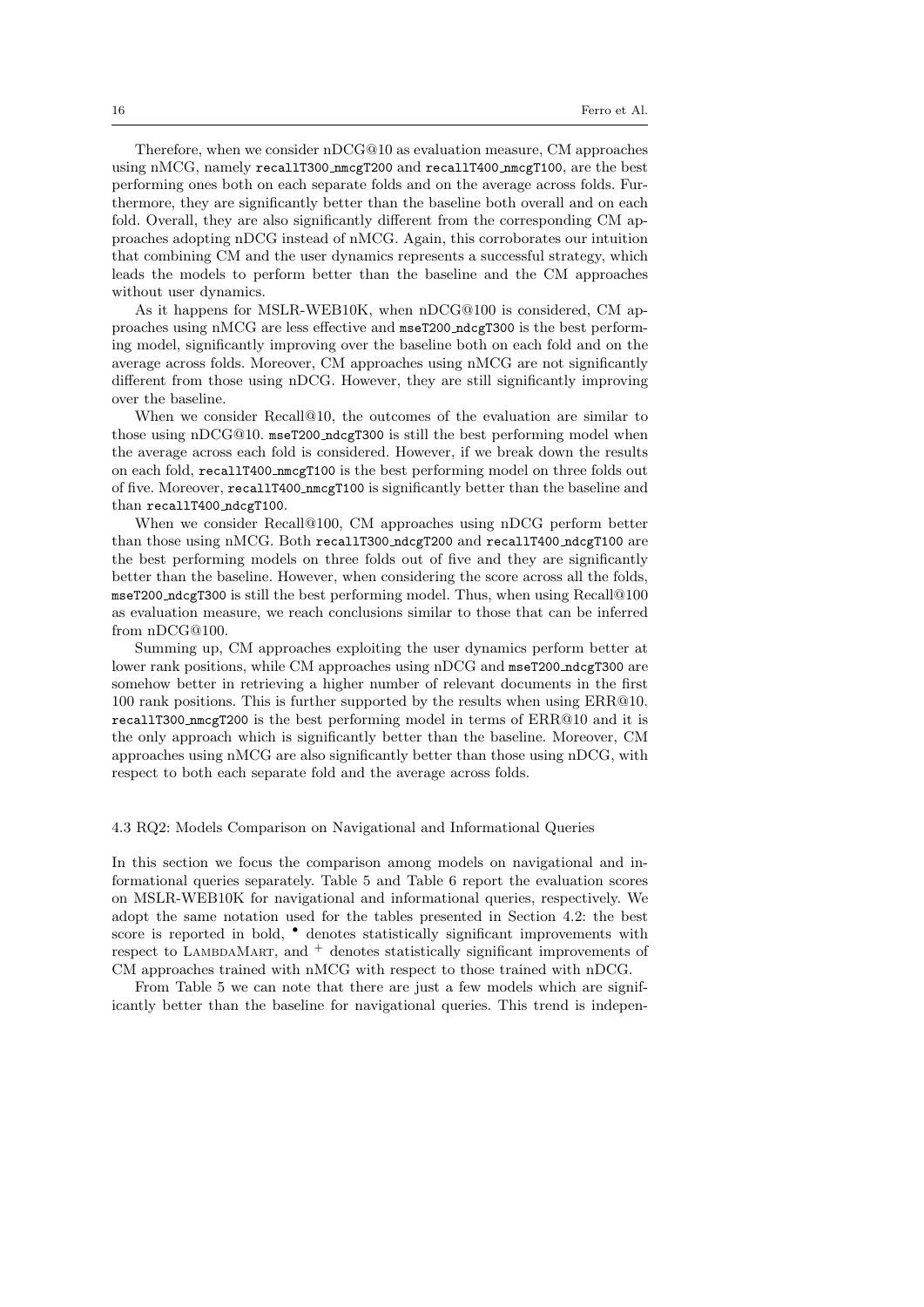Table 5 Models evaluation on MSLR-WEB10K navigational queries with respect to different measures. Statistically significant improvements with  $p = 0.05$  over the baseline LAMB-DAMART are marked with •. Statistically significant improvements with  $p = 0.05$  over the model  $recallT...ndcgT...$  are marked with  $+$ . The best score is highlighted in bold.

| Measure    | Model               | Fold 1     | Fold 2    | Fold 3            | Fold 4               | Fold 5 | Average              |
|------------|---------------------|------------|-----------|-------------------|----------------------|--------|----------------------|
| nDCG@10    | LAMBDAMART          | 0.4833     | 0.5033    | 0.4803            | 0.5149               | 0.5142 | 0.4992               |
|            | $nMCG-MART$         | 0.4837     | 0.5108    | 0.4804            | 0.5175               | 0.5068 | 0.4998               |
|            | mseT200_ndcgT300    | 0.4924     | 0.5106    | 0.4914            | 0.5238               | 0.5161 | $0.5069^{\bullet}$   |
|            | recallT300_ndcgT200 | 0.4767     | 0.5021    | 0.4819            | 0.5171               | 0.5107 | 0.4977               |
|            | recallT400_ndcgT100 | 0.4723     | 0.5002    | 0.4824            | 0.52                 | 0.5134 | 0.4976               |
|            | recallT300_nmcgT200 | 0.4836     | $0.5105+$ | 0.485             | 0.5234               | 0.5156 | $0.5036^{\bullet,+}$ |
|            | recallT400_nmcgT100 | $0.4847+$  | 0.506     | 0.4826            | 0.5232               | 0.5181 | $0.5029+$            |
| nDCG@100   | LAMBDAMART          | 0.6645     | 0.6833    | 0.6675            | 0.6879               | 0.6882 | 0.6783               |
|            | nMCG-MART           | 0.6661     | 0.6852    | 0.669             | 0.6911               | 0.6829 | 0.6788               |
|            | mseT200_ndcgT300    | 0.6677     | 0.687     | $0.677^{\bullet}$ | 0.6931               | 0.6913 | $0.6832^{\bullet}$   |
|            | recallT300_ndcgT200 | 0.6623     | 0.6827    | 0.6696            | 0.6876               | 0.6835 | 0.6772               |
|            | recallT400_ndcgT100 | 0.6582     | 0.6826    | 0.6705            | 0.6891               | 0.685  | 0.6771               |
|            | recallT300_nmcgT200 | 0.6648     | 0.6864    | 0.6723            | 0.6934               | 0.688  | $0.681+$             |
|            | recallT400_nmcgT100 | $0.6649+$  | 0.6843    | 0.6715            | $0.6942^{\bullet,+}$ | 0.6876 | $0.6805+$            |
| Recall@10  | LAMBDAMART          | 0.3079     | 0.326     | 0.3214            | 0.3609               | 0.3639 | 0.336                |
|            | nMCG-MART           | 0.307      | 0.3316    | 0.3134            | 0.3609               | 0.3614 | 0.3349               |
|            | mseT200_ndcgT300    | 0.3126     | 0.3274    | 0.3152            | 0.3745               | 0.3663 | 0.3392               |
|            | recallT300_ndcgT200 | 0.3021     | 0.3266    | 0.3126            | 0.3698               | 0.3716 | 0.3365               |
|            | recallT400_ndcgT100 | 0.304      | 0.3252    | 0.3138            | 0.3715               | 0.3726 | 0.3374               |
|            | recallT300_nmcgT200 | $0.3113 +$ | 0.3318    | 0.3179            | 0.3708               | 0.3695 | 0.3403               |
|            | recallT400_nmcgT100 | 0.3074     | 0.3294    | 0.3164            | 0.3685               | 0.3692 | 0.3382               |
| Recall@100 | LAMBDAMART          | 0.9016     | 0.9114    | 0.918             | 0.9249               | 0.9288 | 0.9169               |
|            | nMCG-MART           | 0.9037     | 0.9113    | 0.9164            | 0.9282               | 0.9242 | 0.9168               |
|            | mseT200_ndcgT300    | 0.9034     | 0.9106    | 0.9189            | 0.9269               | 0.9316 | 0.9183               |
|            | recallT300_ndcgT200 | 0.9029     | 0.9121    | 0.9194            | 0.9258               | 0.9277 | 0.9176               |
|            | recallT400_ndcgT100 | 0.904      | 0.911     | 0.9171            | 0.9264               | 0.928  | 0.9173               |
|            | recallT300_nmcgT200 | 0.8971     | 0.9101    | 0.9174            | 0.9289               | 0.9288 | 0.9164               |
|            | recallT400_nmcgT100 | 0.8967     | 0.9093    | 0.9176            | 0.9289               | 0.9252 | 0.9156               |
| ERR@10     | LAMBDAMART          | 0.4729     | 0.4945    | 0.4669            | 0.5028               | 0.5021 | 0.4878               |
|            | nMCG-MART           | 0.4783     | 0.501     | 0.4687            | 0.5042               | 0.4951 | 0.4894               |
|            | mseT200_ndcgT300    | 0.4776     | 0.4994    | 0.4813            | 0.5006               | 0.5006 | 0.4919               |
|            | recallT300_ndcgT200 | 0.4678     | 0.4893    | 0.4684            | 0.4956               | 0.485  | 0.4812               |
|            | recallT400_ndcgT100 | 0.4592     | 0.4864    | 0.4712            | 0.4983               | 0.488  | 0.4806               |
|            | recallT300_nmcgT200 | 0.476      | 0.4954    | 0.4745            | $0.5112 +$           | 0.4971 | $0.4908+$            |
|            | recallT400_nmcgT100 | $0.4767 +$ | 0.491     | 0.4723            | $0.5111 +$           | 0.4984 | $0.4899 +$           |

dent of the evaluation measure adopted, with a few exceptions represented by mseT200 ndcgT300 with respect to nDCG@10 and nDCG@100, and

recallT300 nmcgT200 with respect to nDCG@10. This suggests that all the models achieve somehow a comparable performance when evaluated with respect to navigational queries. We argue that with navigational queries the number of relevant documents is limited and systems have little room for manoeuvre: they need to place the most relevant document at the top of the ranked list and, when doing this properly, they all perform equally well in achieving this task.

Furthermore, even if the results are not statistically significant, we can observe from Table 5 that no model is performing markedly better than the others, but there is instead a lot of variability depending on the measure and the fold under consideration. For example, when using nDCG@10, mseT200 ndcgT300 is the best performing model on average but it is the best model just on three out of five folds; when using nDCG@100 instead, mseT200\_ndcgT300 is the best performing model on four folds. The scenario is different when we consider Recall@10, Recall@100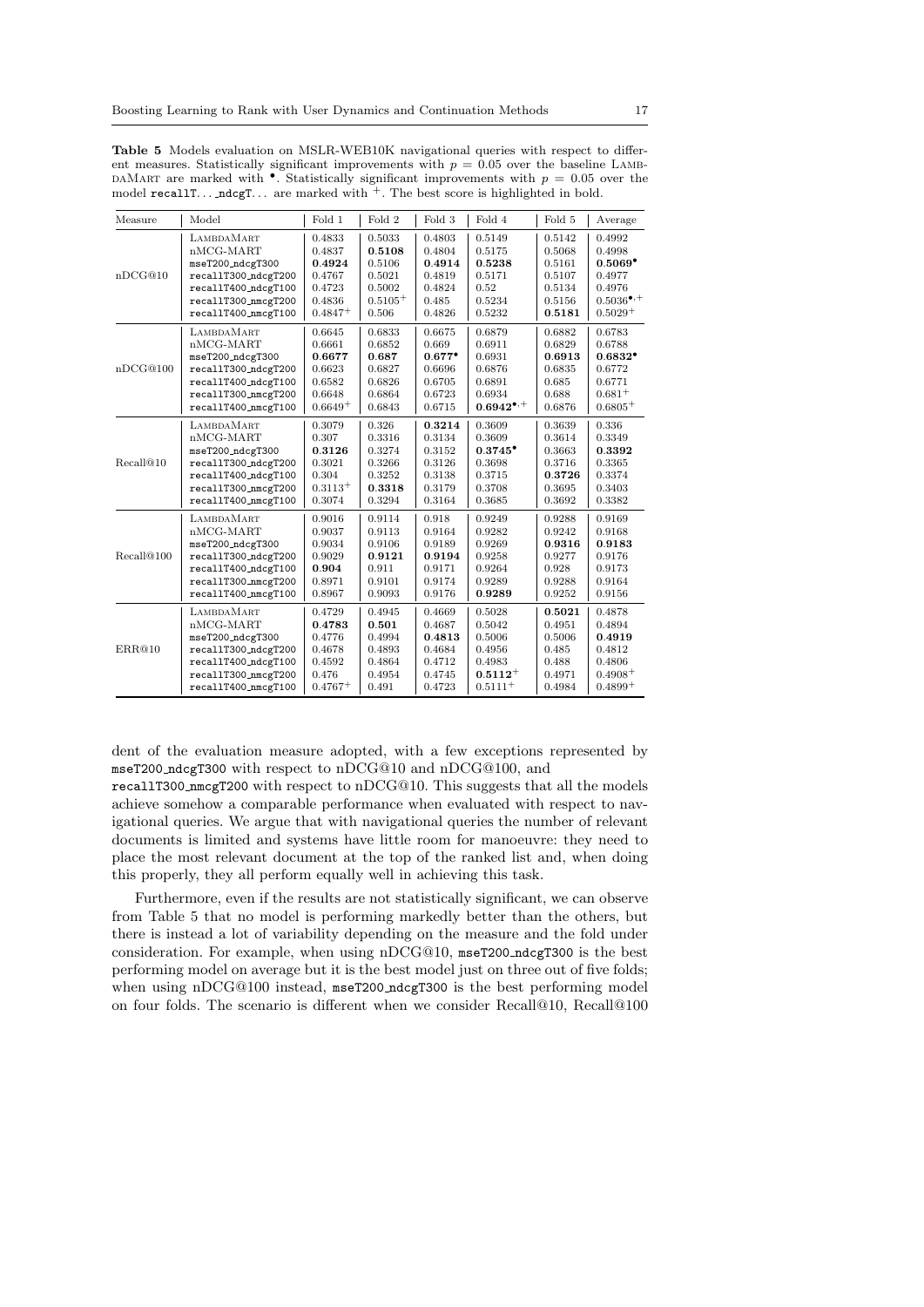| Measure    | Model               | Fold 1                | Fold 2                | Fold 3                | Fold 4                | Fold 5                | Average                              |
|------------|---------------------|-----------------------|-----------------------|-----------------------|-----------------------|-----------------------|--------------------------------------|
| nDCG@10    | LAMBDAMART          | 0.5072                | 0.4975                | 0.4952                | 0.503                 | 0.5074                | 0.5021                               |
|            | nMCG-MART           | 0.5086                | 0.4975                | 0.4973                | 0.4998                | 0.5088                | 0.5024                               |
|            | mseT200_ndcgT300    | 0.5107                | $0.505^{\circ}$       | 0.4981                | 0.5053                | 0.5113                | $0.5061$ <sup>*</sup>                |
|            | recallT300_ndcgT200 | 0.5078                | 0.5008                | 0.4964                | 0.5031                | 0.509                 | 0.5034                               |
|            | recallT400_ndcgT100 | 0.507                 | 0.5017                | 0.4971                | 0.5008                | 0.5101                | 0.5033                               |
|            | recallT300_nmcgT200 | $0.5113^{\bullet,+}$  | $0.5054^{\bullet,+}$  | $0.5007^{\bullet,+}$  | $0.5067^{\bullet,+}$  | $0.5133^{\bullet,+}$  | $0.5075^{\bullet,+}$                 |
|            | recallT400_nmcgT100 | $0.5124^{\bullet,+}$  | $0.5043^{\circ}$      | $0.5006^{\bullet,+}$  | $0.5071^{\bullet,+}$  | $0.514^{\bullet,+}$   | $0.5077^{\bullet,+}$                 |
| nDCG@100   | LAMBDAMART          | 0.6866                | 0.6816                | 0.6774                | 0.6807                | 0.687                 | 0.6827                               |
|            | nMCG-MART           | 0.6872                | 0.6807                | 0.6788                | 0.6794                | 0.6879                | 0.6828                               |
|            | mseT200_ndcgT300    | $0.6899$ <sup>*</sup> | $0.6855$ *            | $0.6819$ <sup>*</sup> | 0.6829                | 0.6907                | $0.6862$ *                           |
|            | recallT300_ndcgT200 | 0.6886                | 0.6833                | $0.6805^{\bullet}$    | 0.6816                | 0.6893                | $0.6846$ <sup>*</sup>                |
|            | recallT400_ndcgT100 | 0.6881                | 0.6843                | $0.6803^{\bullet}$    | 0.6803                | $0.6897$ <sup>*</sup> | $0.6846$ <sup>*</sup>                |
|            | recallT300_nmcgT200 | 0.6887                | $0.6853^{\bullet,+}$  | $0.6815$ <sup>*</sup> | $0.6833$ *            | 0.6902                | $0.6858$ <sup>*</sup> · <sup>+</sup> |
|            | recallT400_nmcgT100 | $0.6893^{\bullet}$    | $0.6845^{\bullet}$    | $0.681$ <sup>*</sup>  | $0.683^{\bullet,+}$   | $0.6908^{\bullet}$    | $0.6857^{\bullet,+}$                 |
| Recall@10  | LAMBDAMART          | 0.3658                | 0.3577                | 0.3724                | 0.3524                | 0.3575                | 0.3612                               |
|            | nMCG-MART           | 0.3676                | 0.3603                | 0.3726                | 0.351                 | 0.3592                | 0.3621                               |
|            | mseT200_ndcgT300    | $0.3705^{\circ}$      | $0.3638^{\bullet}$    | 0.3742                | 0.3566                | $0.3624$ <sup>*</sup> | $0.3655$ *                           |
|            | recallT300_ndcgT200 | 0.3675                | $0.3634$ <sup>*</sup> | 0.3725                | 0.3524                | 0.3607                | 0.3633                               |
|            | recallT400_ndcgT100 | 0.3697                | 0.3625                | 0.3736                | 0.3503                | $0.3637$ <sup>*</sup> | $0.364^{\bullet}$                    |
|            | recallT300_nmcgT200 | 0.3694                | 0.3616                | 0.3755                | 0.3543                | 0.3614                | $0.3644^{\bullet}$                   |
|            | recallT400_nmcgT100 | $0.3718^{\bullet}$    | $0.3627$ <sup>*</sup> | 0.3743                | 0.3535                | $0.364^{\bullet}$     | $0.3653^{\bullet}$                   |
| Recall@100 | LAMBDAMART          | 0.9015                | 0.8997                | 0.9017                | 0.8981                | 0.9028                | 0.9007                               |
|            | nMCG-MART           | 0.9017                | 0.8995                | 0.9013                | 0.8981                | 0.903                 | 0.9007                               |
|            | mseT200_ndcgT300    | $0.9053$ *            | 0.9014                | $0.9053$ <sup>*</sup> | $0.9015$ <sup>*</sup> | $0.9059$ <sup>*</sup> | $0.9039$ <sup>*</sup>                |
|            | recallT300_ndcgT200 | $0.9045^{\circ}$      | 0.9018                | $0.906^{\bullet}$     | $0.9019^{\bullet}$    | $0.9064$ <sup>*</sup> | $0.9041$ <sup>*</sup>                |
|            | recallT400_ndcgT100 | $0.9052$ <sup>*</sup> | $0.902^{\bullet}$     | $0.9055$ <sup>*</sup> | $0.9009$ <sup>*</sup> | 0.9067                | 0.9041                               |
|            | recallT300_nmcgT200 | 0.9028                | 0.9002                | $0.9047$ <sup>*</sup> | 0.899                 | 0.9045                | $0.9022$ <sup>*</sup>                |
|            | recallT400_nmcgT100 | 0.903                 | 0.9004                | $0.9051$ <sup>*</sup> | 0.8991                | 0.9047                | $0.9024^{\bullet}$                   |
| ERR@10     | LAMBDAMART          | 0.5502                | 0.5463                | 0.5431                | 0.5542                | 0.559                 | 0.5505                               |
|            | nMCG-MART           | 0.5513                | 0.5427                | 0.5467                | 0.5513                | 0.5602                | 0.5504                               |
|            | mseT200_ndcgT300    | 0.5476                | 0.5517                | 0.5467                | 0.5509                | 0.5611                | 0.5516                               |
|            | recallT300_ndcgT200 | 0.5424                | 0.5429                | 0.5386                | 0.5463                | 0.5547                | 0.545                                |
|            | recallT400_ndcgT100 | 0.542                 | 0.5443                | 0.5366                | 0.5418                | 0.553                 | 0.5435                               |
|            | recallT300_nmcgT200 | $0.5489+$             | $0.5547^{\bullet,+}$  | $0.5475+$             | $0.5527+$             | $0.5636 +$            | $0.5535^{+}$                         |
|            | recallT400_nmcgT100 | $0.5489+$             | $0.5502^{+}$          | $0.544+$              | $0.5544^{+}$          | $0.5632+$             | $0.5521+$                            |

Table 6 Models evaluation on MSLR-WEB10K Informational queries with respect to different measures. Statistically significant improvements with  $p = 0.05$  over the baseline LAMB-DAMART are marked with •. Statistically significant improvements with  $p = 0.05$  over the model  $recallT...ndcgT...$  are marked with  $+$ . The best score is highlighted in bold.

or ERR@10, where there isn't any regular trend across the folds and the best performing model changes on each fold.

Thus, we conclude that, when using navigational queries, all the models achieve a comparable performance and none of them should be actually preferred. Indeed, except for a couple of cases, none of the proposed models is significantly better than the baseline.

However, this is not the case when we consider informational queries, as shown in Table 6. When using nDCG@10, CM approaches embedding the user dynamics are the best performing models on each fold. Moreover, they are significantly better than the baseline on each fold, while all the other models are not significantly different, except for mseT200 ndcgT300 in two cases: fold 2 and on the average. CM approaches using nMCG are also significantly better than those using nDCG, both on each fold and on the overall average.

The experimental comparison of models on informational queries provides more insights on the performance of CM approaches combined with the user dynamics. The exploitation of the user dynamics together with CM boosts the ranking of queries for which several relevant documents are available. Indeed, it helps in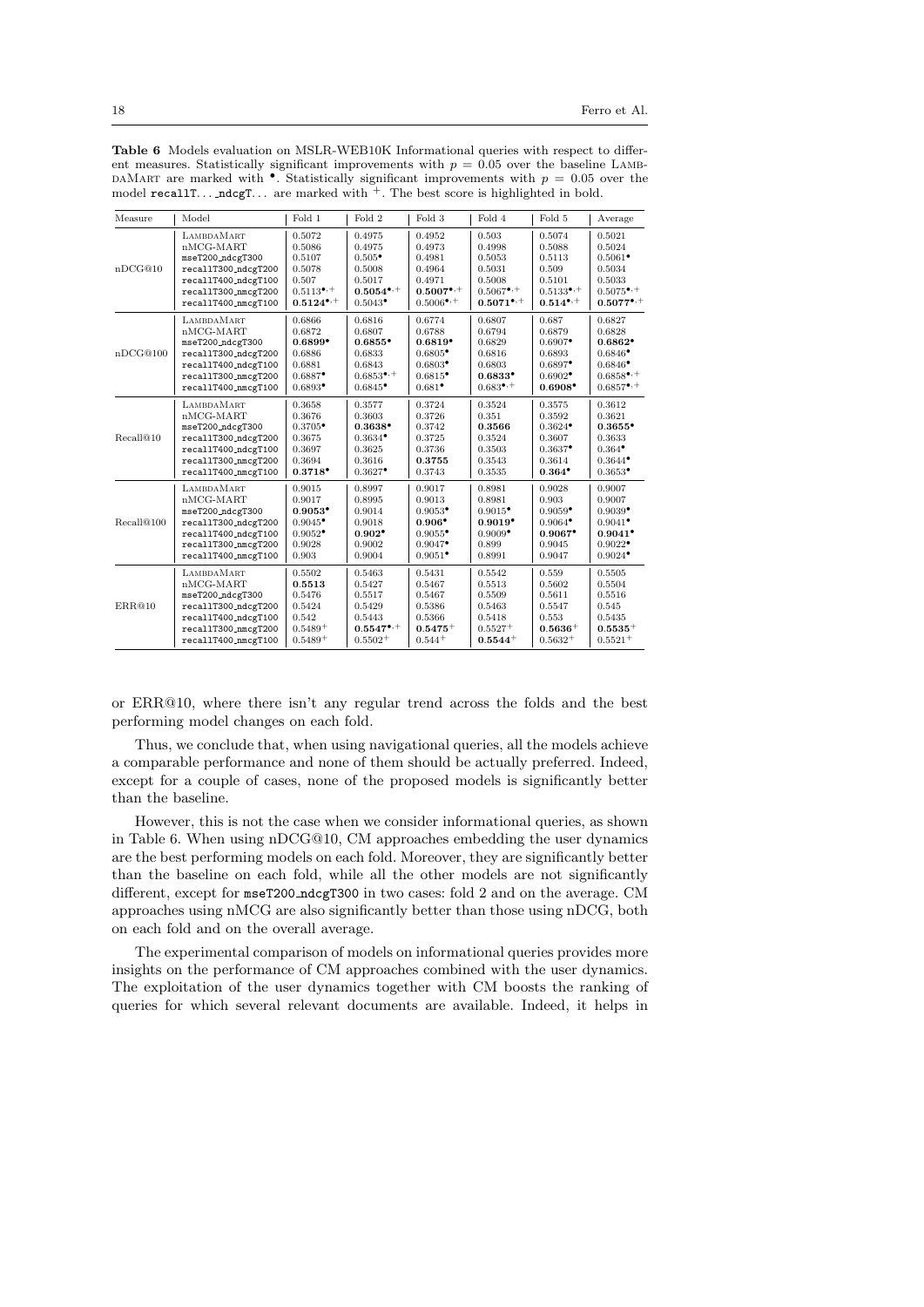identifying those documents that are more relevant than others and in placing them at the beginning of the ranked lists.

As observed on the whole dataset in Table 3, when the nDCG cut-off is increased to 100, CM approaches using nMCG are less effective than

mseT200 ndcgT300. mseT200 ndcgT300 is the best performing model on the overall average and on three folds, while CM approaches using nMCG are the best performing models just on two folds. Both mseT200 ndcgT300 and CM approaches using nMCG are significantly better than the baseline. Furthermore, when the average across folds is considered, CM approaches using nMCG are better than their corresponding models using nDCG.

The evaluation using Recall@10 leads to conclusions comparable to those for nDCG@10. Even if the best performing model is mseT200 ndcgT300 instead of recallT400 nmcgT100, CM approaches using nMCG are the best performing models on three folds and they are significantly improving over the baseline. Again, when the Recall cut-off is extended to 100, CM approaches using nMCG are less effective than those using nDCG, which significantly improve over the baseline.

Therefore, we come to a conclusion similar to the one we claimed for the whole dataset: CM approaches using nMCG perform better at the top rank positions, while they are less effective when all the rank positions up to 100 are considered. Even if there is no statistical difference with respect to LAMBDAMART, this is further supported by ERR@10, which considers CM approaches using nMCG as the best performing models also on informational queries. Furthermore, CM approaches using nMCG are significantly better than those using nDCG over each fold with respect to ERR@10.

We conducted the same analysis for navigational and informational queries on MSLR-WEB30K, as reported on Table 7 and Table 8 respectively. The experimental results are aligned with those reported for MSLR-WEB10K.

Firstly, except for a few cases, there is no statistical improvement over the baseline for any measure or models when navigational queries are considered. This is the same trend observed in Table 5. However, CM approaches using nMCG are significantly better than those using nDCG when evaluated with nDCG@10, nDCG@100 and ERR@10. Thus, even if none of the models is performing better than the baseline, CM approaches using nMCG can be preferred to those using nDCG, especially when the interest is at the top rank positions.

Secondly, on MSLR-WEB30K the high variability of the best performing model with respect to the measure and the fold is even more visible than on MSLR-WEB10K. Given an evaluation measure, none of the proposed models is constantly the best performer across every fold. For instance, the best performing model is always different for each fold when nDCG@10 or ERR@10 are considered. The only exception is represented by  $Recall@10$ , where  $meseT200$  ndcgT300 is significantly better than the other models on three folds and on the average across folds.

Therefore, also for navigational queries on MSLR-WEB30K, we can conclude that none of the models can be considered somehow outstanding or can be preferred over other models for each measure and fold. Except for a few cases, the proposed models are not significantly improving over the baseline and this can be due to the small amount of relevant documents included in the datasets. As discussed above, models just need to place the single highly relevant document at the beginning of the ranking and they are all comparable in achieving this task.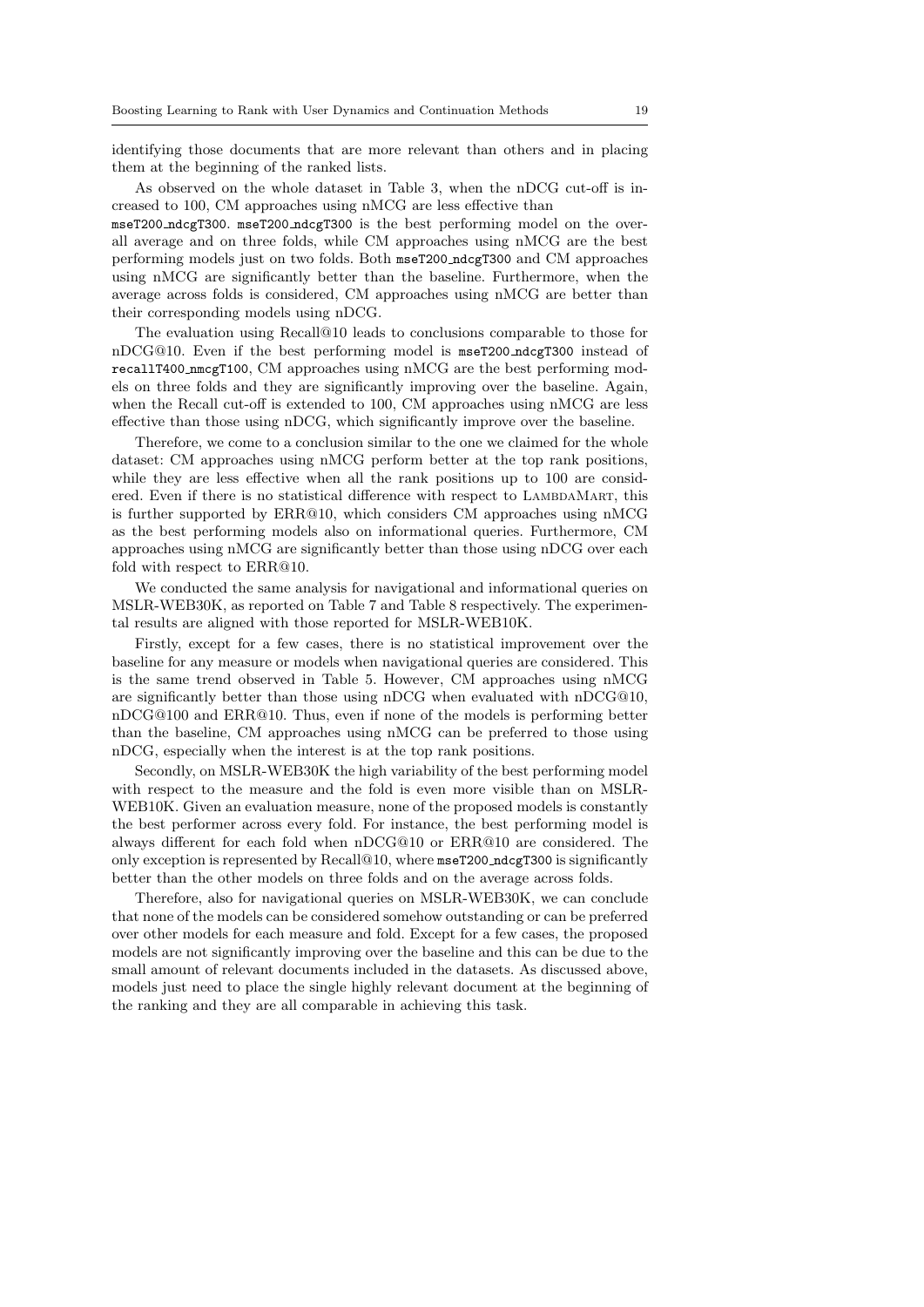| Measure    | Model               | Fold 1             | Fold 2                | Fold 3                | Fold 4 | Fold 5                | Average               |
|------------|---------------------|--------------------|-----------------------|-----------------------|--------|-----------------------|-----------------------|
|            | LAMBDAMART          | 0.5126             | 0.5108                | 0.5288                | 0.5009 | 0.51                  | 0.5126                |
|            | $nMCG-MART$         | 0.5156             | 0.5093                | 0.5277                | 0.5012 | 0.5065                | 0.512                 |
|            | mseT200_ndcgT300    | 0.5143             | 0.5124                | 0.5336                | 0.501  | 0.5042                | 0.5131                |
| nDCG@10    | recallT300_ndcgT200 | 0.5078             | 0.5109                | 0.5248                | 0.4997 | 0.5048                | 0.5096                |
|            | recallT400_ndcgT100 | 0.508              | 0.5103                | 0.5264                | 0.497  | 0.5022                | 0.5088                |
|            | recallT300_nmcgT200 | 0.5118             | $0.5166^{\bullet,+}$  | 0.5282                | 0.4997 | 0.5057                | $0.5124+$             |
|            | recallT400_nmcgT100 | $0.5132^{+}$       | $0.5159^{\bullet,+}$  | $0.5314+$             | 0.4989 | $0.508+$              | $0.5135+$             |
|            | LAMBDAMART          | 0.6862             | 0.6845                | 0.698                 | 0.6803 | 0.6857                | 0.6869                |
|            | $nMCG-MART$         | 0.6889             | 0.6847                | 0.6981                | 0.6803 | 0.6838                | 0.6872                |
|            | mseT200_ndcgT300    | 0.6891             | 0.6854                | 0.7022                | 0.682  | 0.6851                | $0.6888^{\bullet}$    |
| nDCG@100   | recallT300_ndcgT200 | 0.6875             | 0.6851                | 0.6958                | 0.6802 | 0.685                 | 0.6867                |
|            | recallT400_ndcgT100 | 0.6869             | 0.6858                | 0.6959                | 0.679  | 0.6839                | 0.6863                |
|            | recallT300_nmcgT200 | 0.687              | $0.6879^{\bullet}$    | 0.6973                | 0.6799 | 0.6847                | 0.6873                |
|            | recallT400_nmcgT100 | 0.6882             | 0.6873                | $0.6992^{+}$          | 0.6797 | $0.6866+$             | $0.6882+$             |
|            | LAMBDAMART          | 0.3483             | 0.3271                | 0.3601                | 0.3299 | 0.3354                | 0.3402                |
|            | nMCG-MART           | 0.3473             | 0.3251                | 0.3613                | 0.33   | 0.3323                | 0.3392                |
|            | mseT200_ndcgT300    | $0.3547^{\circ}$   | 0.3304                | $0.3658^{\bullet}$    | 0.333  | 0.3307                | $0.3429^{\bullet}$    |
| Recall@10  | recallT300_ndcgT200 | 0.3472             | 0.329                 | 0.3572                | 0.3324 | 0.3321                | 0.3396                |
|            | recallT400_ndcgT100 | 0.3495             | 0.3267                | 0.3594                | 0.3301 | 0.3289                | 0.3389                |
|            | recallT300_nmcgT200 | 0.3502             | 0.332                 | 0.3616                | 0.3287 | 0.3297                | 0.3404                |
|            | recallT400_nmcgT100 | 0.3514             | $0.3322^{+}$          | 0.3634                | 0.3291 | 0.3249                | 0.3402                |
|            | LAMBDAMART          | 0.9196             | 0.9127                | 0.9236                | 0.9165 | 0.9147                | 0.9174                |
|            | $nMCG-MART$         | 0.9196             | 0.9138                | 0.9238                | 0.9173 | 0.9143                | 0.9178                |
|            | mseT200_ndcgT300    | 0.9223             | $0.9157$ <sup>*</sup> | $0.9259$ <sup>*</sup> | 0.9188 | $0.9182$ <sup>*</sup> | $0.9202^{\bullet}$    |
| Recall@100 | recallT300_ndcgT200 | $0.9238^{\bullet}$ | 0.9152                | 0.9219                | 0.9197 | $0.9179$ <sup>*</sup> | $0.9197$ <sup>*</sup> |
|            | recallT400_ndcgT100 | $0.9232^{\bullet}$ | 0.9153                | 0.9219                | 0.92   | $0.9177$ <sup>*</sup> | $0.9196$ <sup>*</sup> |
|            | recallT300_nmcgT200 | 0.9218             | 0.9128                | 0.9222                | 0.9147 | 0.9158                | 0.9174                |
|            | recallT400_nmcgT100 | 0.9221             | 0.9131                | 0.9228                | 0.916  | 0.9163                | 0.918                 |
|            | LAMBDAMART          | 0.5038             | 0.4962                | 0.5173                | 0.4871 | 0.4987                | 0.5006                |
|            | nMCG-MART           | 0.5094             | 0.4967                | 0.5171                | 0.4863 | 0.494                 | 0.5007                |
|            | mseT200_ndcgT300    | 0.5023             | 0.494                 | 0.5207                | 0.4815 | 0.488                 | 0.4973                |
| ERR@10     | recallT300_ndcgT200 | 0.4992             | 0.4954                | 0.5078                | 0.4808 | 0.4886                | 0.4944                |
|            | recallT400_ndcgT100 | 0.4962             | 0.4972                | 0.5064                | 0.4767 | 0.4863                | 0.4926                |
|            | recallT300_nmcgT200 | 0.5014             | 0.5035                | 0.5138                | 0.4851 | 0.4937                | $0.4995+$             |
|            | recallT400_nmcgT100 | $0.5025+$          | 0.5002                | $0.5185+$             | 0.4821 | $0.4993+$             | $0.5005+$             |

Table 7 Models evaluation on MSLR-WEB30K navigational queries with respect to different measures. Statistically significant improvements with  $p = 0.05$  over the baseline LAMB-DAMART are marked with •. Statistically significant improvements with  $p = 0.05$  over the model recallT...  $\texttt{ndcgT...}$  are marked with  $^+$ . The best score is highlighted in bold.

Finally, Table 8 reports the evaluation scores for each measure and fold with respect to informational queries on MSLR-WEB30K. When nDCG@10 is considered, CM approaches trained with nMCG are the best performing models, significantly improving over the baseline on each fold. Moreover, when the average across folds is considered they are also significantly better than CM approaches trained with nDCG. This further confirms our hypothesis that combining CM with the user dynamics represent a successful approach, especially in terms of nDCG@10.

We can observe a similar trend when Recall@10 is used as evaluation measure. In this case, mseT200 ndcgT300 is the best performing model when we consider the average across folds and it is significantly better than the baseline. However, when we consider the scores on each single fold, mseT200 ndcgT300 is the best model on fold 4 and fold 5, and similarly recallT400 nmcgT100 is the best performing model on fold 2 and fold 3. With respect to the average across folds, recallT400 nmcgT100 is the second best performing model, significantly improving over the baseline and over recallT400 ndcgT100.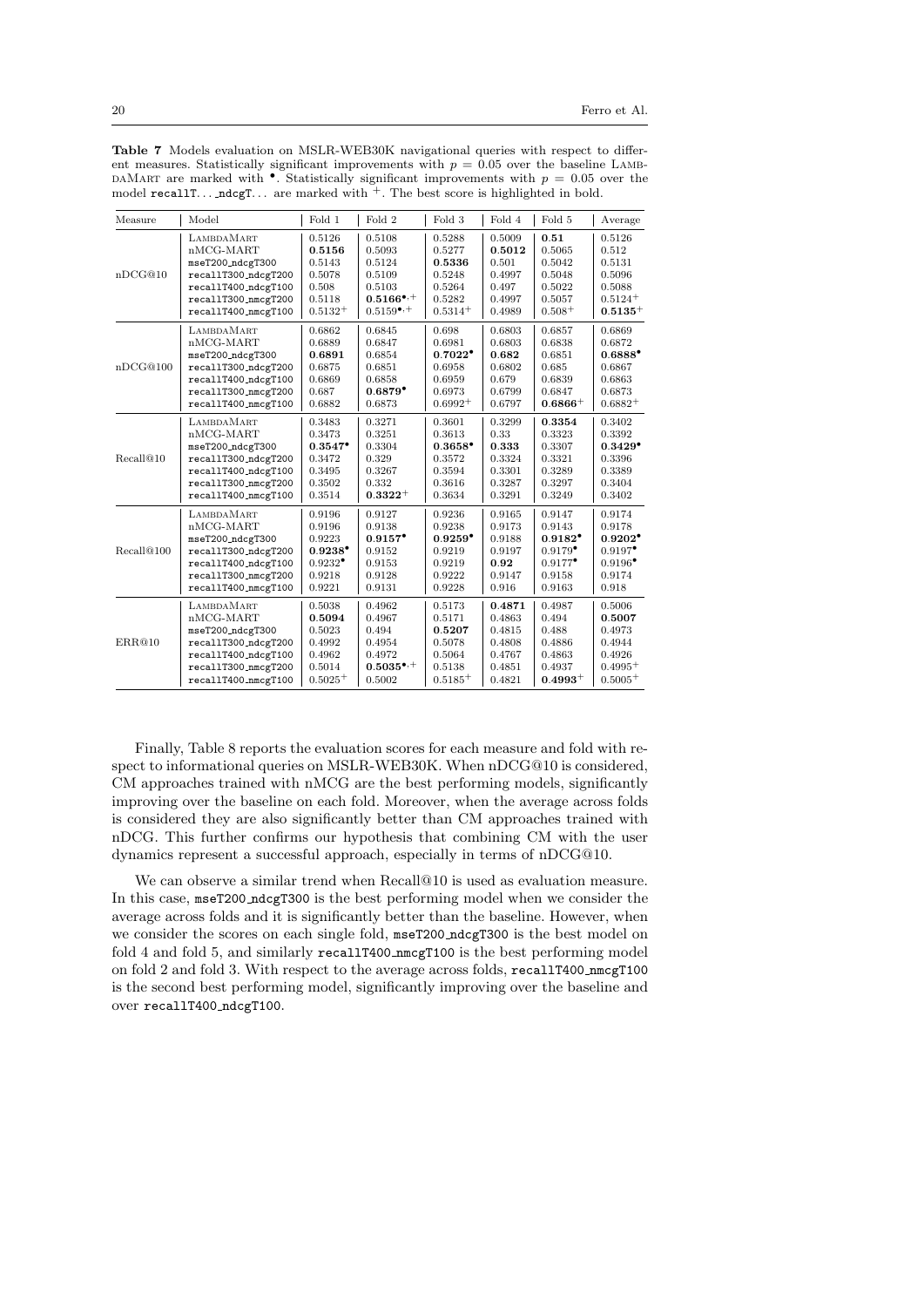| Measure    | Model               | Fold 1                | Fold 2                | Fold 3                | Fold 4                | Fold 5                | Average                         |
|------------|---------------------|-----------------------|-----------------------|-----------------------|-----------------------|-----------------------|---------------------------------|
| nDCG@10    | LAMBDAMART          | 0.5156                | 0.5186                | 0.5186                | 0.5179                | 0.5143                | 0.517                           |
|            | $nMCG-MART$         | 0.5172                | 0.5183                | 0.5189                | 0.5179                | 0.5146                | 0.5174                          |
|            | mseT200_ndcgT300    | $0.5202$ <sup>*</sup> | 0.5201                | 0.5202                | $0.5213^{\bullet}$    | $0.5164$ <sup>*</sup> | $0.5196$ <sup>*</sup>           |
|            | recallT300_ndcgT200 | $0.5202^{\bullet}$    | 0.5202                | 0.5197                | $0.5212^{\bullet}$    | $0.5185$ <sup>*</sup> | $0.52^{\bullet}$                |
|            | recallT400_ndcgT100 | 0.5202                | 0.5191                | 0.5197                | $0.5206^{\bullet}$    | $0.5181$ <sup>*</sup> | $0.5195$ <sup>*</sup>           |
|            | recallT300_nmcgT200 | $0.5214^{\circ}$      | $0.5213^{\bullet}$    | $0.5219^{\bullet,+}$  | 0.5225                | $0.5193^{\bullet}$    | $0.5213^{\bullet,+}$            |
|            | recallT400_nmcgT100 | $0.521^{\bullet}$     | 0.5205                | $0.522^{\bullet,+}$   | $0.5218^{\bullet}$    | $0.5185$ <sup>*</sup> | $0.5207^{\bullet,+}$            |
|            | LAMBDAMART          | 0.6926                | 0.6939                | 0.6936                | 0.6931                | 0.6923                | 0.6931                          |
|            | $nMCG-MART$         | $0.6938$ <sup>*</sup> | 0.6933                | 0.6939                | 0.693                 | 0.6929                | 0.6934                          |
| nDCG@100   | mseT200_ndcgT300    | $0.697$ <sup>*</sup>  | $0.6962$ <sup>*</sup> | $0.6956$ <sup>*</sup> | $0.6956$ <sup>*</sup> | $0.6955$ <sup>*</sup> | $0.696^{\bullet}$               |
|            | recallT300_ndcgT200 | $0.6965$ <sup>*</sup> | 0.6951                | $0.6951$ <sup>*</sup> | $0.6956$ <sup>*</sup> | 0.6962                | 0.6957                          |
|            | recallT400_ndcgT100 | $0.6965$ <sup>*</sup> | 0.6945                | 0.6947                | 0.6953                | $0.6959$ <sup>*</sup> | $0.6954$ <sup>*</sup>           |
|            | recallT300_nmcgT200 | $0.6963$ <sup>*</sup> | $0.6951$ <sup>*</sup> | $0.6954$ <sup>*</sup> | 0.6952                | $0.6956$ <sup>*</sup> | 0.6955                          |
|            | recallT400_nmcgT100 | $0.6964^{\bullet}$    | 0.6946                | 0.6954                | 0.6947                | 0.6953                | 0.6953                          |
| Recall@10  | LAMBDAMART          | 0.3594                | 0.3727                | 0.3636                | 0.3701                | 0.3695                | 0.3671                          |
|            | $nMCG-MART$         | 0.3602                | 0.3736                | 0.3645                | 0.3713                | 0.3698                | 0.3679                          |
|            | mseT200_ndcgT300    | $0.3637$ <sup>*</sup> | 0.3747                | 0.3659                | $0.3761$ *            | $0.3722$ *            | 0.3705                          |
|            | recallT300_ndcgT200 | 0.362                 | 0.3746                | 0.365                 | $0.3735$ <sup>*</sup> | 0.3709                | $0.3692$ <sup>*</sup>           |
|            | recallT400_ndcgT100 | 0.3637                | 0.373                 | 0.3652                | $0.3728$ <sup>*</sup> | 0.3705                | $0.369$ <sup>*</sup>            |
|            | recallT300_nmcgT200 | $0.3634$ <sup>*</sup> | 0.3744                | 0.3656                | $0.373^{\circ}$       | 0.3713                | $0.3695$ <sup>*</sup>           |
|            | recallT400_nmcgT100 | $0.3634$ <sup>*</sup> | $0.3755^{\bullet,+}$  | $0.3665$ <sup>*</sup> | $0.3736$ <sup>*</sup> | 0.3709                | $0.37^{\bullet,+}$              |
| Recall@100 | LAMBDAMART          | 0.902                 | 0.9038                | 0.904                 | 0.9015                | 0.906                 | 0.9035                          |
|            | $nMCG-MART$         | 0.9021                | 0.9033                | 0.9041                | 0.9019                | 0.9065                | 0.9036                          |
|            | mseT200_ndcgT300    | $0.9053$ *            | $0.9065$ <sup>*</sup> | $0.9066$ <sup>*</sup> | $0.9048^{\bullet}$    | $0.9088$ <sup>*</sup> | $0.9064$ <sup>*</sup>           |
|            | recallT300_ndcgT200 | $0.9048^{\bullet}$    | $0.9067$ <sup>*</sup> | $0.9071$ *            | $0.9045$ <sup>*</sup> | $0.9092$ <sup>*</sup> | $0.9064$ <sup>*</sup>           |
|            | recallT400_ndcgT100 | $0.9052$ <sup>*</sup> | $0.9068^{\bullet}$    | $0.9068$ <sup>*</sup> | $0.9042$ <sup>*</sup> | $0.9091$ <sup>*</sup> | $0.9064$ <sup>*</sup>           |
|            | recallT300_nmcgT200 | $0.9037$ <sup>*</sup> | $0.9052$ <sup>*</sup> | 0.905                 | 0.9021                | $0.9081$ <sup>*</sup> | $0.9048^{\bullet}$              |
|            | recallT400_nmcgT100 | $0.9039$ <sup>*</sup> | $0.9052$ <sup>*</sup> | $0.9053$ <sup>*</sup> | $0.9026$ <sup>*</sup> | $0.9081$ <sup>*</sup> | $0.905^{\bullet}$               |
| ERR@10     | LAMBDAMART          | 0.5688                | 0.5688                | 0.5714                | 0.5676                | 0.5633                | 0.568                           |
|            | $nMCG-MART$         | 0.5694                | 0.5671                | 0.5728                | 0.5674                | 0.5639                | 0.5681                          |
|            | mseT200_ndcgT300    | 0.5711                | 0.5672                | 0.5687                | 0.5663                | 0.565                 | 0.5676                          |
|            | recallT300_ndcgT200 | 0.5672                | 0.562                 | 0.5641                | 0.5644                | 0.5635                | 0.5643                          |
|            | recallT400_ndcgT100 | 0.5653                | 0.5609                | 0.5632                | 0.5623                | 0.562                 | 0.5627                          |
|            | recallT300_nmcgT200 | $0.5719+$             | $0.5679+$             | $0.5716+$             | $0.5706+$             | $0.5674^{\bullet,+}$  | $\mathbf{0.5699^{\bullet,\pm}}$ |
|            | recallT400_nmcgT100 | $0.5708+$             | $0.5664+$             | $0.5702+$             | $0.5672+$             | $0.565+$              | $0.5679+$                       |

Table 8 Models evaluation on MSLR-WEB30K informational queries with respect to different measures. Statistically significant improvements with  $p = 0.05$  over the baseline LAMB-DAMART are marked with •. Statistically significant improvements with  $p = 0.05$  over the model  $\texttt{recallT} \dots \texttt{ndcgT} \dots$  are marked with  $+$ . The best score is highlighted in bold.

ERR@10 further highlights this trend: recallT300 nmcgT200 is the best performing model on three folds out of five and when the average across folds is considered. Moreover, it is the only model which is significantly better than the baseline. Both recallT300 nmcgT200 and recallT400 nmcgT100 are significantly improving over recallT300 ndcT200 and recallT400 ndcgT100 both on each separate fold and on the average across folds.

However, as it was previously observed, when the cut-off is increased to 100, CM approaches using nMCG are less effective. Thus, when nDCG@10 is considered, mseT200 ndcgT300 is the best performing model, followed by CM approaches with Recall and nDCG. When using Recall@100, the ranking of models is reversed and CM approaches trained with Recall and nDCG are the best performing models followed by mseT200 ndcgT300 (even if their scores are equals up to the third decimal digit). Although CM approaches trained with nMCG are not the best performing models when the cut-off is set at 100, they are still significantly better then the LAMBDAMART baseline.

Therefore, we can conclude that with informational queries CM approaches exploiting the user dynamics represent the best models or are among the best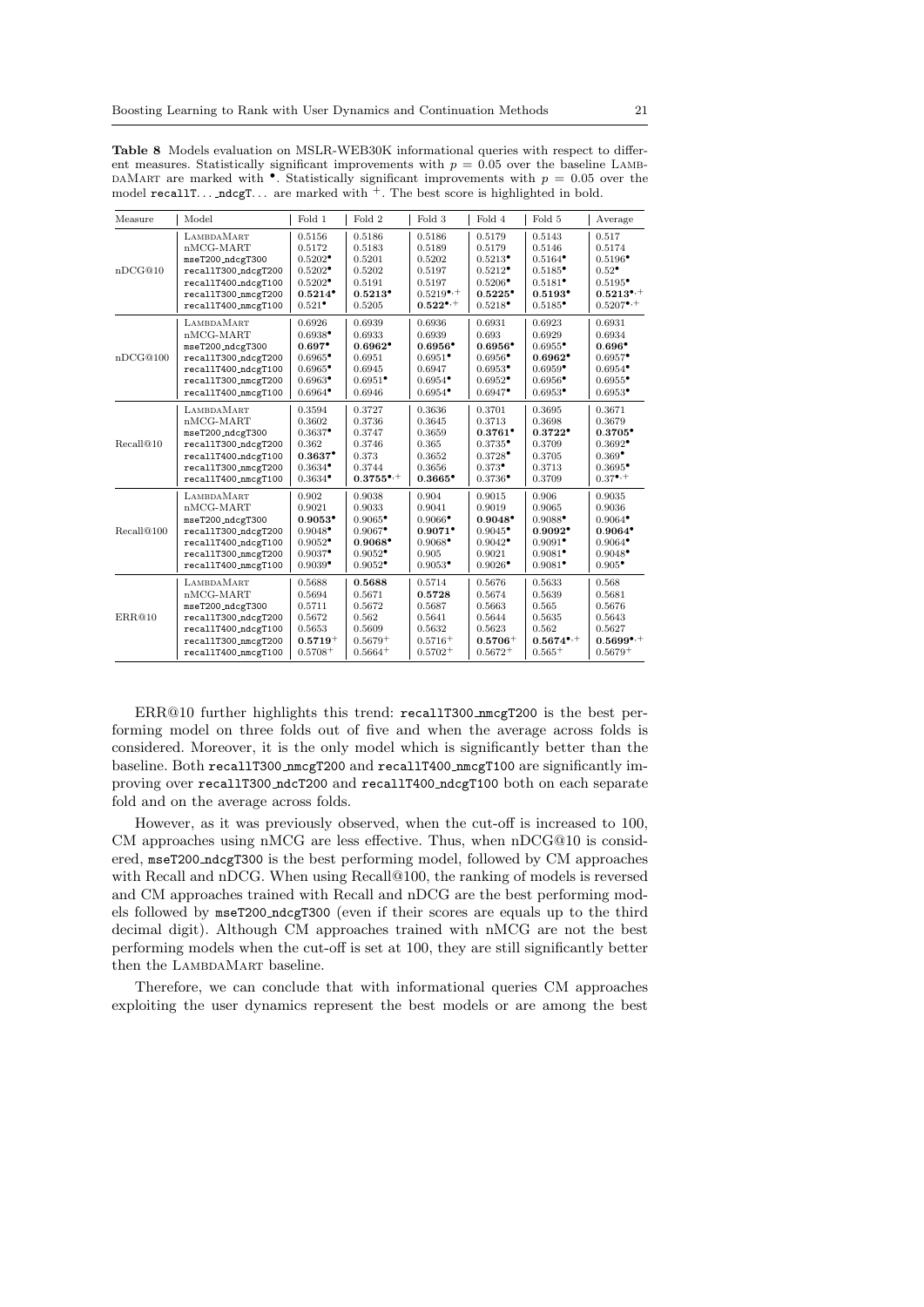

Fig. 2 Comparison of nDCG@10 vs. nMCG@10 score distributions for informational and navigational queries.

ones when the focus is on the top 10 positions, meaning that exploiting the user dynamics is beneficial for identifying the most relevant documents and moving them towards the top of the ranking.

As discussed above, the user dynamics account only for the first 10 rank positions and an extension of the user dynamics further deep in the ranking might potentially improve the performance of these models, even at higher cut-off thresholds. Moreover, even if the proposed CM approaches using nMCG are not the best performing models with respect to nDCG@100 or Recall@100, they are still significantly improving over the LAMBDAMART baseline.

Finally, in Figure 2 we further investigate how the nMCG metric impacts on the model training process compared to nDCG. Specifically, we computed the distribution of nDCG@10 scores generated by the LAMBDAMART model over the test queries of the Fold 1 of the MSLR-WEB30K dataset, and the distribution of nMCG@10 scores generated by the nMCG-MART model (we observed similar results on other folds). While the score distributions cannot be compared directly as they refer to different IR metrics, they can be used to analyse the behaviour of the two models. Figure 2 shows, distinguishing between informational and navigational queries, the  $nDCG@10$  scores by LAMBDAMART for each query, where queries are sorted from least to best performing, and the nMCG@10 scores by nMCG-MART for the same queries in the same order. We can observe two very different behaviours. For navigational queries the two distributions are similar showing some correlation. This means that for whichever query LAMBDAMART is able to provide an high nDCG@10 then also nMCG-MART is accurate. Indeed, the user dynamics enforced by nMCG is very similar to the nDCG discount: the first rank position is highly promoted compared to the others as also shown in Figure 1. For informational queries, the two distributions show instead a more limited correlation: queries where LAMBDAMART is accurate might not be the best queries for nMCG-MART and viceversa. This means that, to some extent, the nMCG-MART model devotes its focus and training efforts on a different subset of queries, due to the different user dynamics of the nMCG metric. This results in a better accuracy across different metrics, other than nMCG, as we observed in this sub section.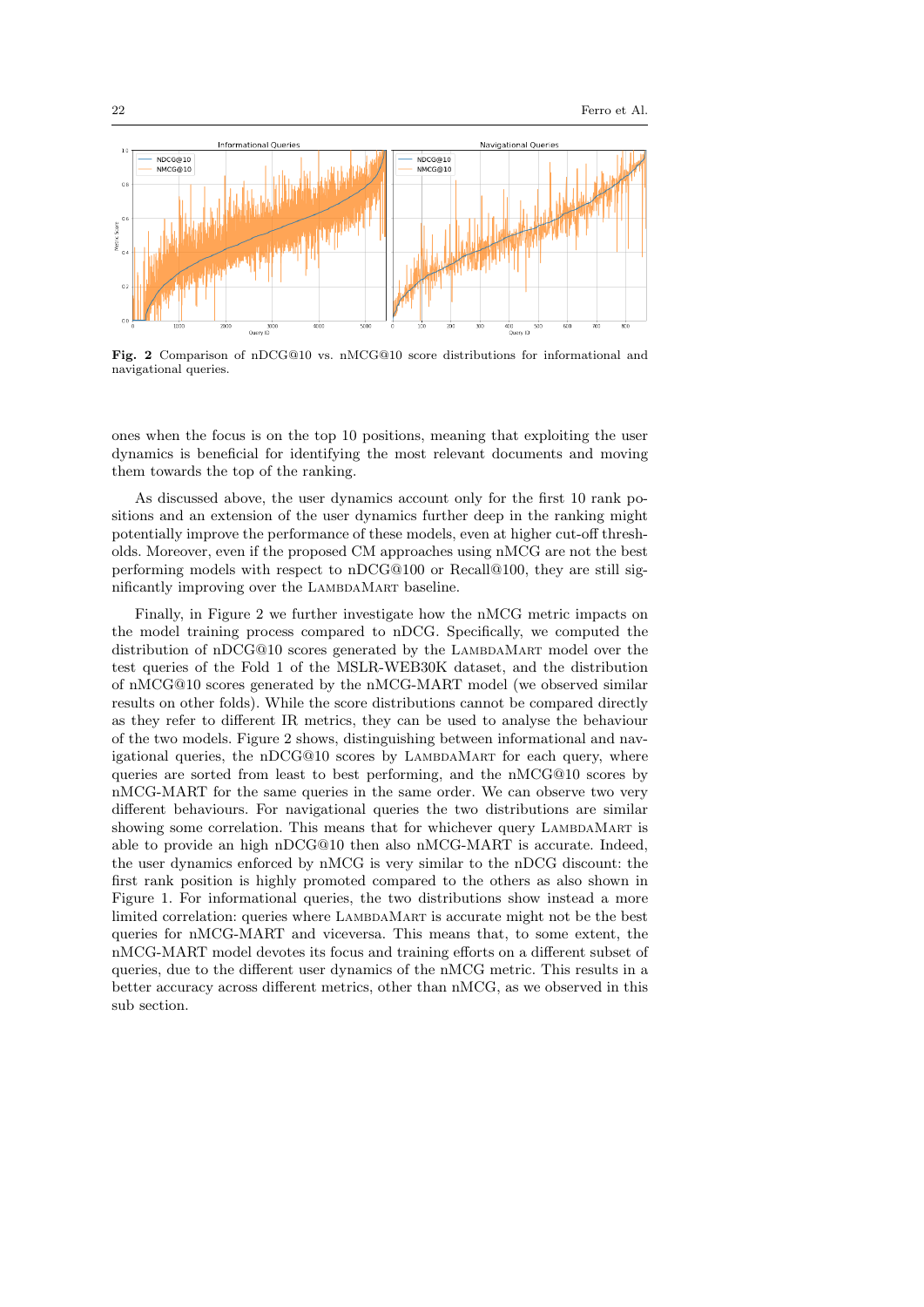

Fig. 3 Comparison of continuation methods approaches trained with nMCG and with different switching points (a) and comparison of different models on test queries (b), just on navigational queries (c) and just on informational queries (d). All the figures refers to MSLR-WEB30K Fold 1 and all the models are evaluated with respect to nDCG@10.

# 4.4 RQ3: Tree-wise Performance Comparison

In this section we analyse the tree-wise performance of the proposed models. Figure 3 compares the performance of different models on MSLR-WEB30K for fold 1. On each plot, the x-axis reports the number of trees while the  $y$ -axis reports nDCG@10 score. Since the trend of the proposed models is similar across folds and datasets, we do not report the same figure for each fold and for MSLR-WEB10K, but we choose fold 1 as the explanatory example.

Figure 3(a) shows the tree-wise performance of different CM approaches trained with Recall, followed by nMCG, together with LAMBDAMART as baseline. For the CM approaches, we varied the switching point  $T_0$  in the set  $\{100, 200, 300, 400\}$ .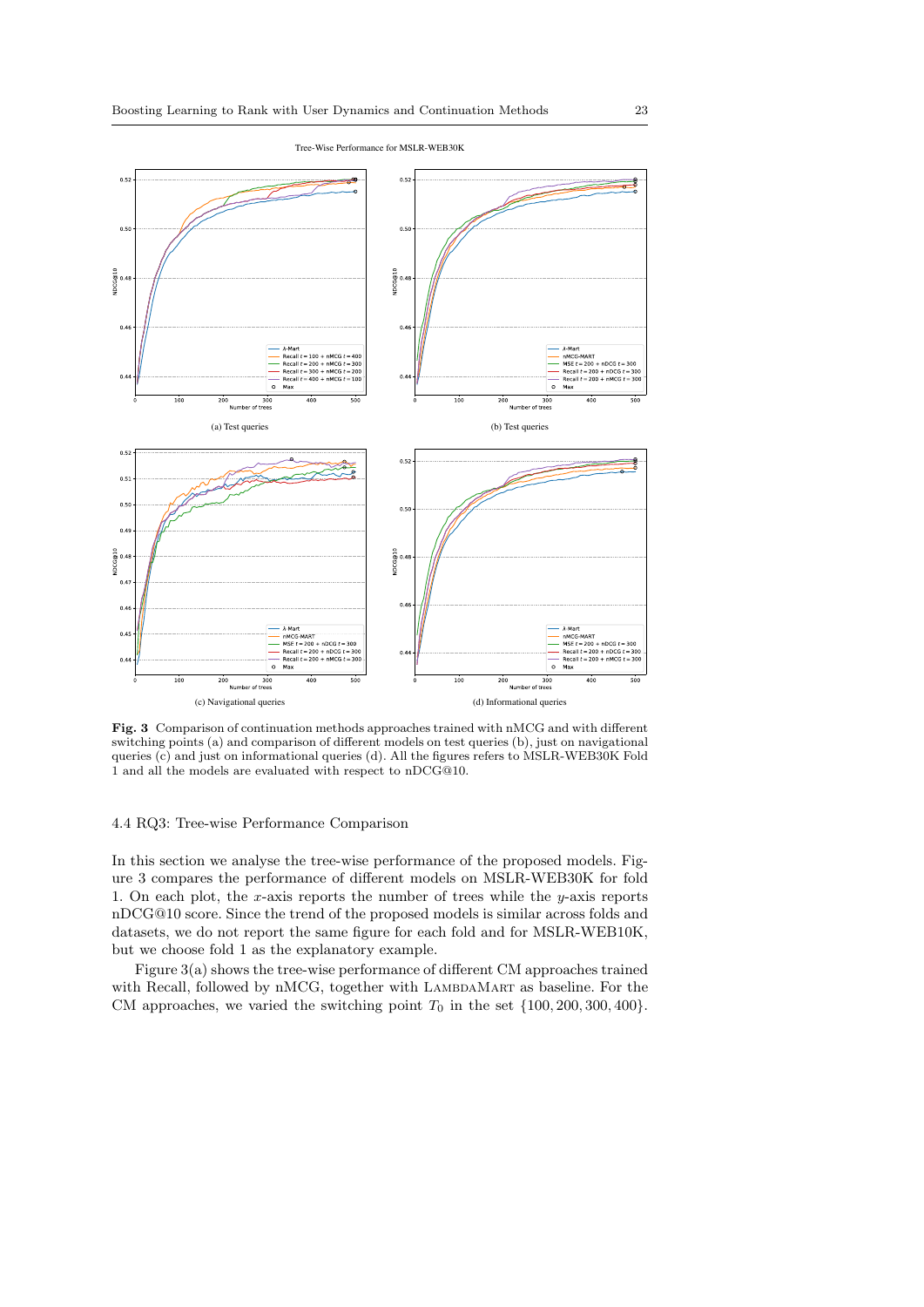You can note that all the CM approaches are always better than the baseline, as the number of trees increases. Moreover, each boosting of the performance corresponds exactly to the switching point T0. Therefore, replacing the objective function from Recall to nMCG is beneficial for the learning algorithm at any switching point. Indeed, the learning algorithm gets an immediate boosting at the switching point and then persists in learning with a decreasing rate until a plateau is reached.

Figure 3(b), Figure 3(c), and Figure 3(d), compare recallT200  $\text{nmc}$ gT300 with recallT200 ndcgT300, mseT200 ndcgT300, nMCG-MART and LAMBDAMART as baselines. Figure 3(b) shows the tree-wise performance of each model on the whole test set. Again, you can clearly note that all the proposed models are better than the baseline as the number of trees increases. Focusing on the CM approaches leveraging the user dynamics, it is interesting how these methods achieve the greatest boosting when the objective function is replaced, i.e. at  $T - 0 = 200$ . Indeed, when the number of trees is lower than 200, the best performing model is mseT200 ndcgT300, meaning that MSE leads to better nDCG@10 scores than Recall. However, after the switching point recallT200 nmcgT300 becomes the best performing model, thanks to nMCG which increases nDCG@10 scores more than nDCG. This supports once more our hypothesis that combining CM approaches with nMCG represents a successful strategy.

Figure 3(d) corresponds to Figure 3(b), but considers just informational queries. The general trend of each model is quite similar to the one illustrated in Figure 3(b), before the switching point MSE leads to better performance, while after the switching point nMCG allows the CM to achieve higher scores than nDCG, as the number of trees increases. This is perfectly aligned with the results reported in Table 4 and in Table 8, where the outcome of the models comparison is similar for the whole dataset and for informational queries with respect to nDCG@10.

Finally, Figure 3(c) corresponds to Figure 3(b), but considers just navigational queries. It is extremely evident how the lines representing each model are not as smooth as in Figure 3(b) or Figure 3(c). This perfectly mirrors the results reported in Table 7, which demonstrate how the best performing model strongly depends on the fold and none of the models is stable across the folds with respect to nDCG@10. Indeed, in Figure 3(c) all the models lines cross each other multiple times and the best performing model depends on the number of trees. With less than 200 trees mseT200 ndcgT300 is the best model, then recallT200 nmcgT300 is the best model and, finally, with more than 400 trees mseT200 ndcgT300 is again the best performing model. Therefore, Figure 3(c) further highlights that the considered models struggle in learning how to rank documents when the amount of relevance available is limited. As future work we plan to investigate different combinations of CM approaches to achieve better performances even on navigational queries.

# 5 Conclusion and Future Work

This paper investigated whether integrating in LtR the knowledge of the userinteraction model and the possibility of targeting different objective functions is profitable and allows us to train more effective ranking functions. Building on the results of our previous work, we modeled the user dynamics in scanning a ranked result list with Markov chains and integrated the resulting model in the loss function driving the learning process. Moreover, with the aim of better capturing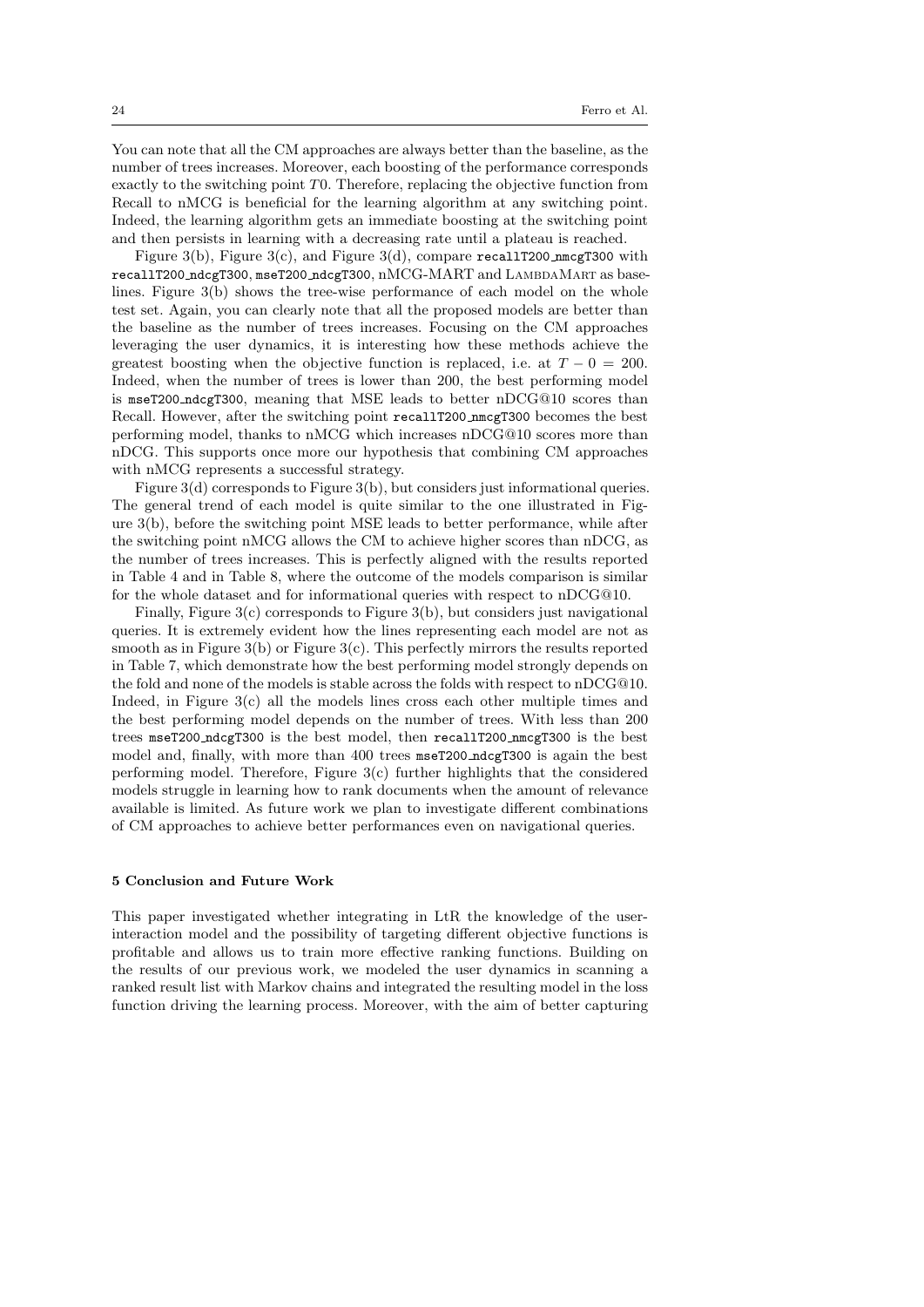the weak relevance signals hidden in the features representing the training samples, we designed the iterative learning of ranking functions based on forests of decision trees as a two step process, where the initial trees are trained by minimizing a simpler, possibly smoother objective function, while the remaining trees are trained by optimizing nDCG or our new nMCG measure aware of the user dynamics.

To assess our proposal we conducted an exhaustive set of reproducible experiments based on publicly available datasets and code. We swiped all the hyperparameters to devise the setting of the baselines and our proposed algorithms providing the best performance on the validation datasets. The results of the experiments, measured with different metrics and cut-offs, gave us a more clear understanding of the problem addressed and confirmed our initial intuitions. We showed, by also breaking down the analysis to different classes of queries, that the proposed continuation methods exploiting our user-aware nMCG measure consistently outperform the baselines by statistically significant margins.

As future work we will study different methods for applying click models to LtR datasets. A possibility suggested in (Chuklin et al., 2015) could be to exploit editorial relevance labels as a link between different datasets and use a trained click model to generate new click-based features for datasets not providing them. Moreover, we plan to investigate more complex continuation methods, as for example with three steps instead of two, to understand whether there is a performance boosting with respect to each switching point and whether changing the objective function is always beneficial for the learning algorithm.

Acknowledgements This paper is partially supported by the BIGDATAGRAPES (EU H2020 RIA, grant agreement N. 780751) and the OK-INSAID (MIUR-PON 2018, grant agreement N.ARS01 00917) projects. The work is also partially funded by the "DAta BenchmarK for Keyword-based Access and Retrieval" (DAKKAR) Starting Grants project sponsored by University of Padua and Fondazione Cassa di Risparmio di Padova e di Rovigo, and by AMAOS (Advanced Machine Learning for Automatic Omni-Channel Support), funded by Innovationsfonden, Denmark.

#### References

- Agichtein E, Brill E, Dumais S (2006) Improving Web Search Ranking by Incorporating User Behavior. In: Efthimiadis EN, Dumais S, Hawking D, Järvelin K (eds) Proc. 29th Annual International ACM SIGIR Conference on Research and Development in Information Retrieval (SIGIR 2006), ACM Press, New York, USA, pp 19–26
- Allan J, Aslam JA, Sanderson M, Zhai C, Zobel J (eds) (2009) Proc. 32nd Annual International ACM SIGIR Conference on Research and Development in Information Retrieval (SIGIR 2009), ACM Press, New York, USA
- Allgower EL, Georg K (1980) Numerical Continuation Methods. An Introduction. Springer-Verlag, Heidelberg, Germany
- Beitzel SM, Jensen EC, Frieder O, Grossman D, Lewis DD, Chowdhury A, Kolcz A (2005) Automatic web query classification using labeled and unlabeled training data. In: Proceedings of the 28th Annual International ACM SIGIR Conference on Research and Development in Information Retrieval, ACM, New York, NY, USA, SIGIR '05, pp 581–582, DOI 10.1145/1076034.1076138, URL http://doi. acm.org/10.1145/1076034.1076138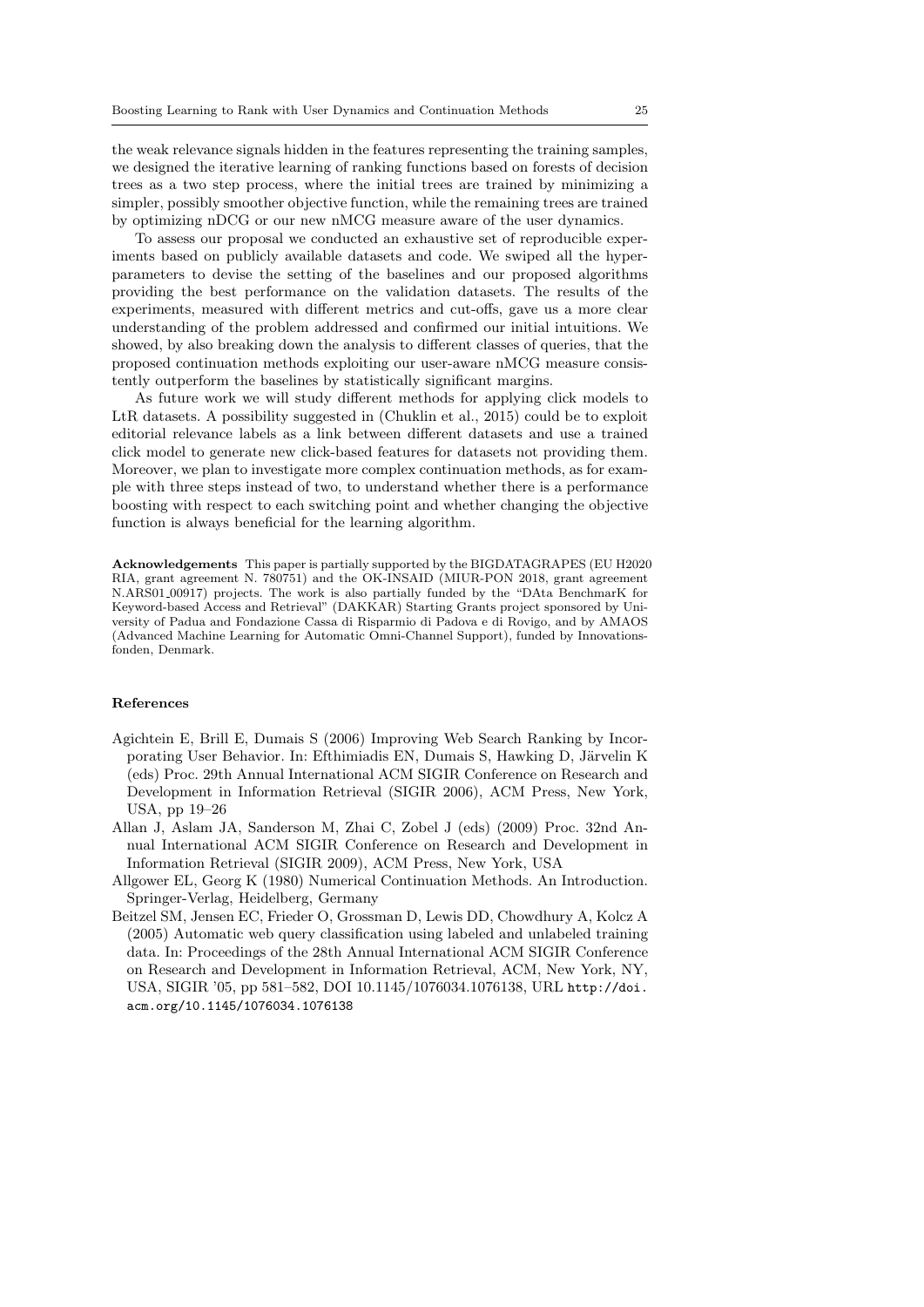- Bengio Y, Louradour J, Collobert R, Weston J (2009) Curriculum Learning. In: Danyluk A, Bottou L, Littman ML (eds) Proc. 26th Annual International Conference on Machine Learning (ICML 2009), ACM Press, New York, USA, pp 41–48
- Broder A (2002) A Taxonomy of Web Search. SIGIR Forum 36(2):3–10
- Burges C, Shaked T, Renshaw E, Lazier A, Deeds M, Hamilton N, Hullender G (2005) Learning to Rank using Gradient Descent. In: Dzeroski S, De Raedt L, Wrobel S (eds) Proc. 22nd International Conference on Machine Learning (ICML 2005), ACM Press, New York, USA, pp 89–96
- Burges CJC (2010) From RankNet to LambdaRank to LambdaMART: An Overview. Tech. rep., Microsoft Research, MSR-TR-2010-82
- Burges CJC, Ragno R, Le QV (2006) Learning to Rank with Nonsmooth Cost Functions. In: Schölkopf B, Platt JC, Hoffman T (eds) Proc. 19th International Conference on Neural Information Processing Systems (NIPS 2006), MIT Press, Cambridge (MA), USA, pp 193–200
- Chapelle O, Zhang Y (2009) A Dynamic Bayesian Network Click Modelfor Web Search Ranking. In: Quemada J, León G, Maarek Y, Nejdl W (eds) Proc. 18th International Conference on World Wide Web (WWW 2009), ACM Press, New York, USA, pp 1–10
- Chapelle O, Chi M, Zien A (2006) A Continuation Method for Semi-supervised SVMs. In: Cohen W, Moore A (eds) Proc. 23rd Annual International Conference on Machine Learning (ICML 2006), ACM Press, New York, USA, pp 185–192
- Chapelle O, Metzler D, Zhang Y, Grinspan P (2009) Expected Reciprocal Rank for Graded Relevance. In: Cheung DWL, Song IY, Chu WW, Hu X, Lin JJ (eds) Proc. 18th International Conference on Information and Knowledge Management (CIKM 2009), ACM Press, New York, USA, pp 621–630
- Chapelle O, Joachims T, Radlinski F, Yue Y (2012) Large-scale validation and analysis of interleaved search evaluation. ACM Transactions on Information Systems (TOIS) 30(1):6
- Chen B, Xiu N (1999) A Global Linear and Local Quadratic Noninterior Continuation Method for Nonlinear Complementarity Problems Based on Chen– Mangasarian Smoothing Functions. SIAM Journal on Optimization 9(3):605– 623
- Chen X, Gupta A (2015) Webly Supervised Learning of Convolutional Networks. In: Bajcsy R, Hager G, Ma Y, Ikeuchi K, Schnörr C, Sivic J, Vidal R (eds) Proc. 2015 IEEE International Conference on Computer Vision (ICCV), IEEE Computer Society, Los Alamitos, CA, USA, ICCV '15, pp 1431–1439
- Chuklin A, Markov I, de Rijke M (2015) Click Models for Web Search. Morgan & Claypool Publishers, USA
- Coleman TF, Wu Z (1996) Parallel Continuation-based Global Optimization for Molecular Conformation and Protein Folding. Journal of Global Optimization 8(1):49–65
- Collobert R, Weston J, Bottou L, Karlen M, Kavukcuoglu K, Kuksa P (2011) Natural Language Processing (Almost) from Scratch. The Journal of Machine Learning Research 12:2493–2537
- Craswell N, Zoeter O, Taylor M, Ramsey B (2008) An Experimental Comparisonof Click Position-Bias Models. In: (Najork et al., 2008), pp 87–94
- Donmez P, Svore KM, Burges CJC (2009) On the local optimality of LambdaRank. In: (Allan et al., 2009), pp 460–467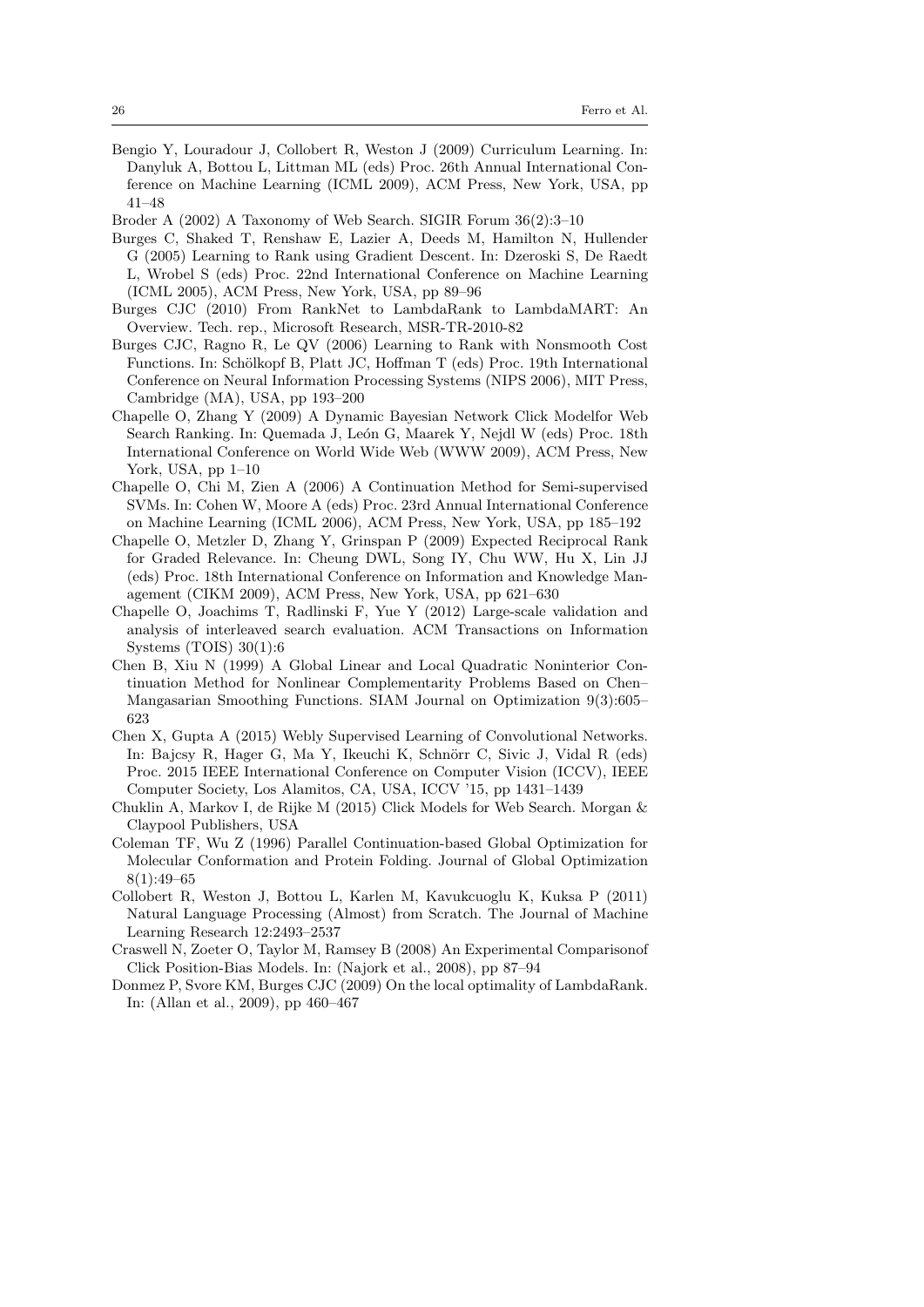- Dou Z, Song R, Yuan X, Wen JR (2008) Are Click-through Data Adequate for Learning Web SearchRankings? In: Shanahan JG, Amer-Yahia S, Manolescu I, Zhang Y, Evans DA, Kolcz A, Choi KS, Chowdhury A (eds) Proc. 17th International Conference on Information and Knowledge Management (CIKM 2008), ACM Press, New York, USA, pp 73–82
- Ferrante M, Ferro N, Maistro M (2014) Injecting User Models and Time into Precision via Markov Chains. In: Geva S, Trotman A, Bruza P, Clarke CLA, Järvelin K (eds) Proc. 37th Annual International ACM SIGIR Conference on Research and Development in Information Retrieval (SIGIR 2014), ACM Press, New York, USA, pp 597–606
- Ferro N, Lucchese C, Maistro M, Perego R (2017) On Including the User Dynamic in Learning to Rank. In: Kando N, Sakai T, Joho H, Li H, de Vries AP, White RW (eds) Proc. 40th Annual International ACM SIGIR Conference on Research and Development in Information Retrieval (SIGIR 2017), ACM Press, New York, USA, pp 1041–1044
- Ferro N, Lucchese C, Maistro M, Perego R (2018) Continuation Methods and Curriculum Learning for Learning to Rank. In: Cuzzocrea A, Allan J, Paton NW, Srivastava D, Agrawal R, Broder A, Zaki MJ, Candan S, Labrinidis A, Schuster A, Wang H (eds) Proc. 27th International Conference on Information and Knowledge Management (CIKM 2018), ACM Press, New York, USA, pp 1523–1526
- Hofmann K, Schuth A, Whiteson S, de Rijke M (2013) Reusing Historical Interaction Data for Faster Online Learning to Rank for IR. In: Leonardi S, Panconesi A, Ferragina P, Gionis A (eds) Proc. 6th ACM International Conference on Web Searching and Data Mining (WSDM 2013), ACM Press, New York, USA, pp 183–192
- Hu B, Lu Z, Li H, Chen Q (2014) Convolutional Neural Network Architectures for Matching Natural Language Sentences. In: Ghahramani Z, Welling M, Cortes C, Lawrence ND, Weinberger KQ (eds) Proc. 27th International Conference on Neural Information Processing Systems (NIPS 2014) – Volume 2, MIT Press, Cambridge (MA), USA, pp 2042–2050
- Järvelin K, Kekäläinen J (2002) Cumulated Gain-Based Evaluation of IR Techniques. ACM Transactions on Information Systems (TOIS) 20(4):422–446
- Jiang D, Pei J, Li H (2013) Mining Search and Browse Logs for Web Search: A Survey. ACM Transactions on Intelligent Systems and Technology (TIST) 4(4):57:1–57:37
- Joachims T (2002) Optimizing Search Engines using Clickthrough Data. In: Zaïane O, Goebel R, Hand D, Keim D, Ng R (eds) Proc. 8th ACM SIGKDD International Conference on Knowledge Discovery and Data Mining (KDD 2002), ACM Press, New York, USA, pp 133–142
- Joachims T, Radlinski F (2007) Search Engines That Learn from Implicit Feedback. Computer 40(8):34–40
- Joachims T, Granka L, Pan B, Hembrooke H, Gay G (2005) Accurately Interpreting Clickthrough Data as Implicit Feedback. In: Baeza-Yates R, Ziviani N, Marchionini G, Moffat A, Tait J (eds) Proc. 28th Annual International ACM SI-GIR Conference on Research and Development in Information Retrieval (SIGIR 2005), ACM Press, New York, USA, pp 154–161
- Joachims T, Swaminathan A, Schnabel T (2017) Unbiased Learning-to-Rank with Biased Feedback. In: de Rijke M, Shokouhi M, Tomkins A, Zhang M (eds)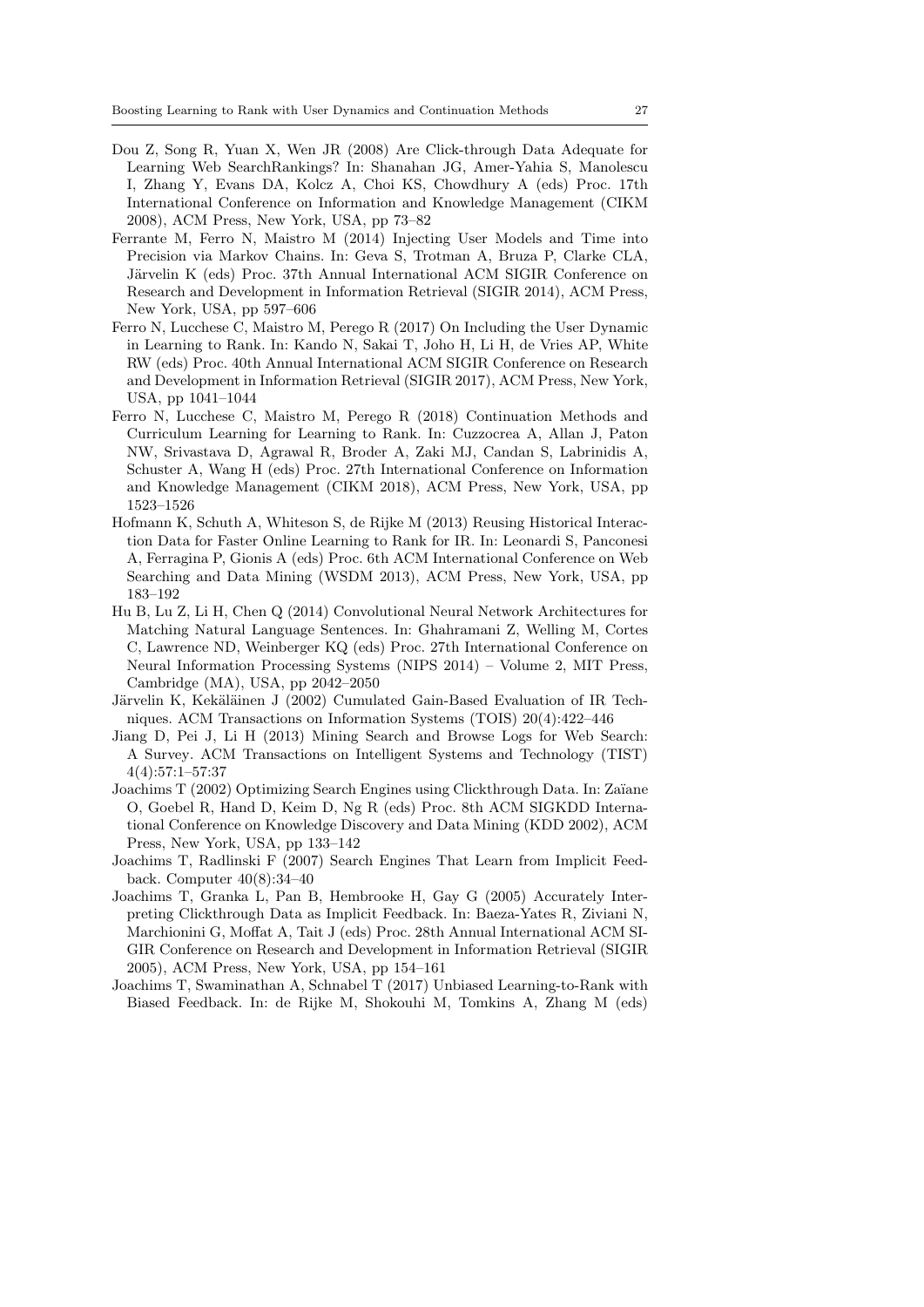Proc. 10th ACM International Conference on Web Searching and Data Mining (WSDM 2017), ACM Press, New York, USA, pp 781–789

- Liu TY (2009) Learning to Rank for Information Retrieval. Foundations and Trends in Information Retrieval (FnTIR) 3(3):225–331
- Lucchese C, Orlando S, Perego R, Silvestri F, Tolomei G (2013) Discovering Tasks from Search Engine Query Logs. ACM Transactions on Information System (TOIS) 31(3):14:1–14:43
- Mehrotra R, Awadallah AH, Yilmaz E (2018) Learnir: Wsdm 2018 workshop on learning from user interactions. In: Proceedings of the Eleventh ACM International Conference on Web Search and Data Mining, ACM, New York, NY, USA, WSDM '18, pp 797–798, DOI 10.1145/3159652.3160598, URL http: //doi.acm.org/10.1145/3159652.3160598
- Moré JJ, Wu Z (1997) Global Continuation for Distance Geometry Problems. SIAM Journal on Optimization 7(3):814–836
- Nagamune R (2003) A Robust Solver Using a Continuation Method for Nevanlinna-Pick Interpolation with Degree Constraint. IEEE Transactions on Automatic Control (TAC) 48(1):113–117
- Najork M, Broder A, Chakrabarti S (eds) (2008) Proc. 1st ACM International Conference on Web Searching and Data Mining (WSDM 2008), ACM Press, New York, USA
- Norris JR (1998) Markov chains. Cambridge University Press, UK
- Qin T, Liu TY (2013) Introducing LETOR 4.0 Datasets. arXivorg, Information Retrieval (csIR) arXiv:1306.2597
- Qu M, Tang J, Han J (2018) Curriculum Learning for Heterogeneous Star Network Embedding via Deep Reinforcement Learning. In: Chang Y, Zhai C, Liu Y, Maarek Y (eds) Proc. 11th ACM International Conference on Web Searching and Data Mining (WSDM 2018), ACM Press, New York, USA, pp 468–476
- Rabani E, Reichman DR, Krilov G, Berne BJ (2002) The Calculation of Transport Properties in Quantum Liquids Using the Maximum Entropy Numerical Analytic Continuation Method: Application to Liquid Para-hydrogen. Proceedings of the National Academy of Sciences of the United States of America (PNAS) 99(3):1129–1133
- Sakai T, Dou Z (2013) Summaries, Ranked Retrieval and Sessions: A Unified Framework for Information Access Evaluation. In: Jones GJF, Sheridan P, Kelly D, de Rijke M, Sakai T (eds) Proc. 36th Annual International ACM SIGIR Conference on Research and Development in Information Retrieval (SIGIR 2013), ACM Press, New York, USA, pp 473–482
- Schuth A, Hofmann K, Whiteson S, de Rijke M (2013) Lerot: An Online Learning to Rank Framework. In: Balog K, Elsweiler D, Kanoulas E, Kelly L, Smucker MD (eds) Proc. 1st Workshop on Living Labs for Information Retrieval Evaluation (LL 2013), ACM Press, New York, USA, pp 23–26
- Schuth A, Oosterhuis H, Whiteson S, de Rijke M (2016) Multileave Gradient Descentfor Fast Online Learning to Rank. In: Bennett PN, Josifovski V, Neville J, Radlinski F (eds) Proc. 9th ACM International Conference on Web Searching and Data Mining (WSDM 2016), ACM Press, New York, USA, pp 457–466
- Serdyukov P, Craswell N, Dupret G (2012) WSCD2012: Workshop on Web Search Click Data 2012. In: Adar E, Teevan J, Agichtein E, Maarek Y (eds) Proc. 5th ACM International Conference on Web Searching and Data Mining (WSDM 2012), ACM Press, New York, USA, pp 771–772